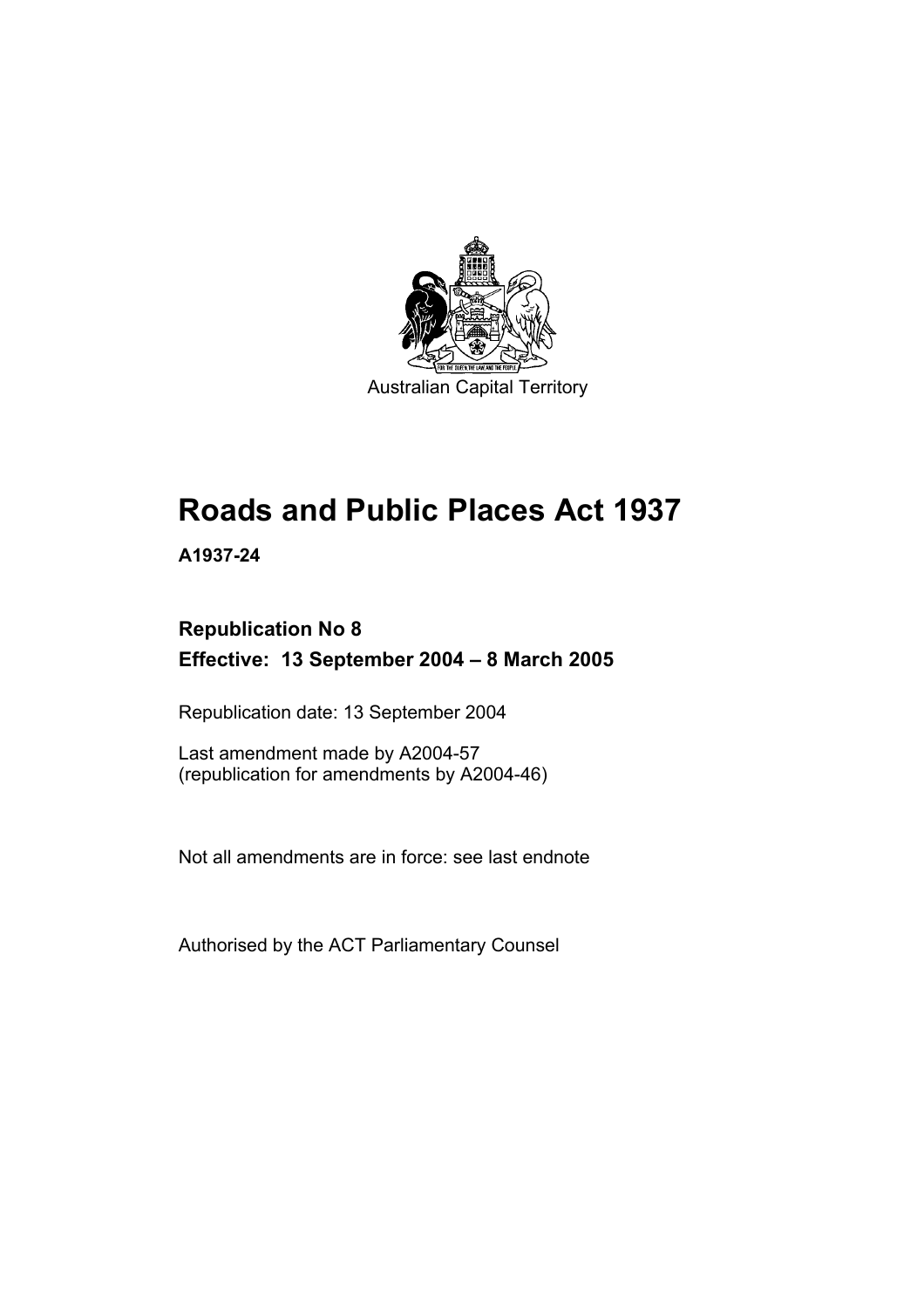## **About this republication**

#### **The republished law**

This is a republication of the *Roads and Public Places Act 1937* (including any amendment made under the *Legislation Act 2001*, part 11.3 (Editorial changes)) as in force on 13 September 2004*.* It also includes any amendment, repeal or expiry affecting the republished law to 13 September 2004.

The legislation history and amendment history of the republished law are set out in endnotes 3 and 4.

#### **Kinds of republications**

The Parliamentary Counsel's Office prepares 2 kinds of republications of ACT laws (see the ACT legislation register at www.legislation.act.gov.au):

- authorised republications to which the *Legislation Act 2001* applies
- unauthorised republications.

The status of this republication appears on the bottom of each page.

#### **Editorial changes**

The *Legislation Act 2001*, part 11.3 authorises the Parliamentary Counsel to make editorial amendments and other changes of a formal nature when preparing a law for republication. Editorial changes do not change the effect of the law, but have effect as if they had been made by an Act commencing on the republication date (see *Legislation Act 2001*, s 115 and s 117). The changes are made if the Parliamentary Counsel considers they are desirable to bring the law into line, or more closely into line, with current legislative drafting practice.

This republication does not include amendments made under part 11.3 (see endnote 1).

#### **Uncommenced provisions and amendments**

If a provision of the republished law has not commenced or is affected by an uncommenced amendment, the symbol  $\mathbf{U}$  appears immediately before the provision heading. The text of the uncommenced provision or amendment appears only in the last endnote.

#### **Modifications**

If a provision of the republished law is affected by a current modification, the symbol  $\mathbf{M}$ appears immediately before the provision heading. The text of the modifying provision appears in the endnotes. For the legal status of modifications, see *Legislation Act 2001*, section 95.

#### **Penalties**

The value of a penalty unit for an offence against this republished law at the republication date is—

- (a) if the person charged is an individual—\$100; or
- (b) if the person charged is a corporation—\$500.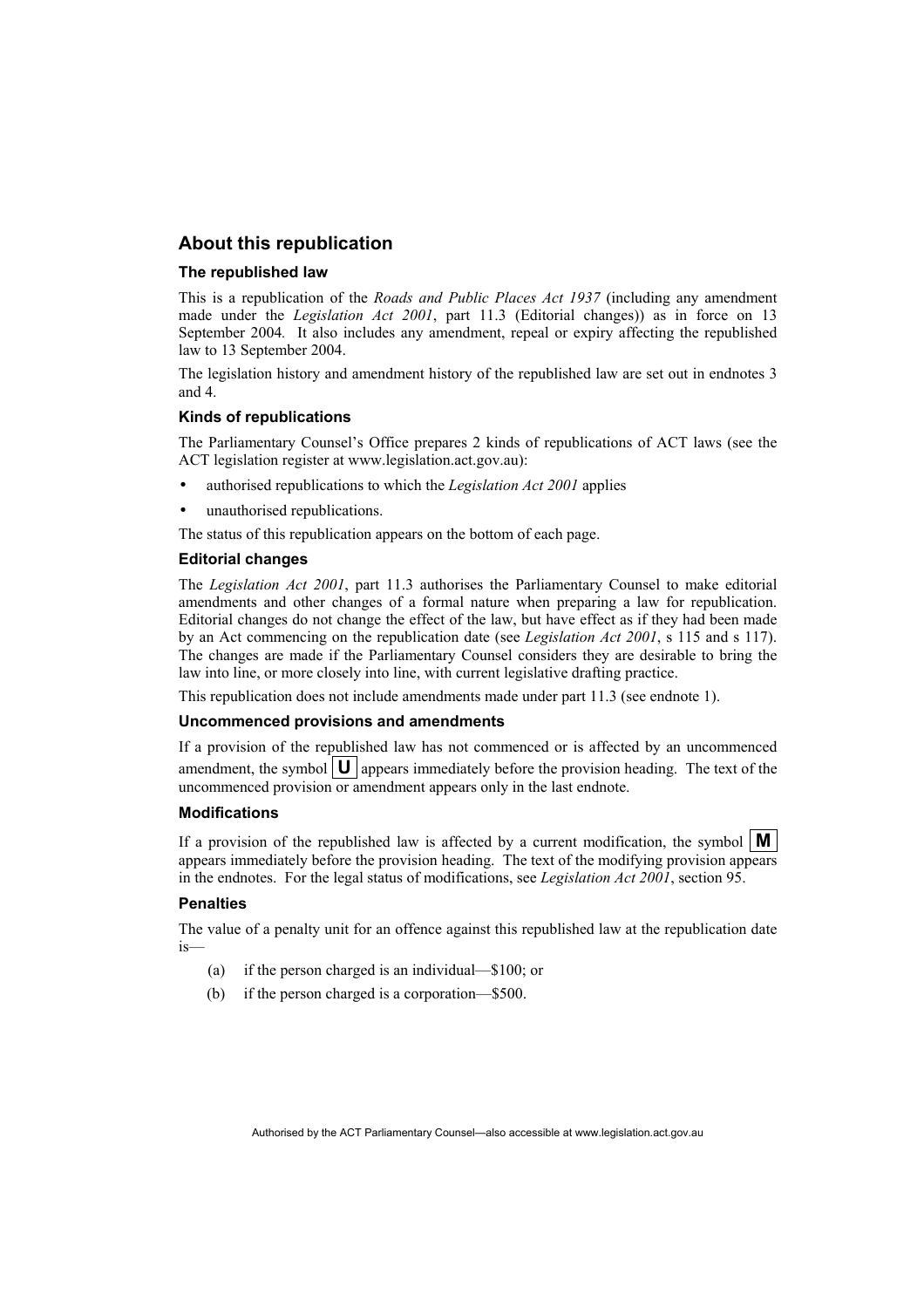

## **Roads and Public Places Act 1937**

## **Contents**

|     |                                                                                                  | Page |
|-----|--------------------------------------------------------------------------------------------------|------|
| 1   | Name of Act                                                                                      | 2    |
| 2   | Dictionary                                                                                       | 2    |
| 2AA | Offences against Act—application of Criminal Code etc                                            | 2    |
| 2A  | <b>Notes</b>                                                                                     | 3    |
| 2B  | Application of Act to Territory                                                                  | 3    |
| 2C  | Road and public places officers                                                                  | 3    |
| 3   | Level of roads                                                                                   | 3    |
| 4   | Temporary closing of roads                                                                       | 4    |
| 5   | Temporary roads                                                                                  | 5    |
| 6   | Drains for surface water                                                                         | 5    |
| 7   | Damage to or interference with public places and property on them                                | 6    |
| 8   | Construction of culverts etc in public places                                                    | 6    |
| 9   | Permission to place culverts etc across, and to interfere with the<br>surfaces of, public places |      |
| 9Α  | Determination of fees                                                                            |      |

| R8       | Roads and Public Places Act 1937 | contents 1 |
|----------|----------------------------------|------------|
| 13/09/04 | Effective: 13/09/04-08/03/05     |            |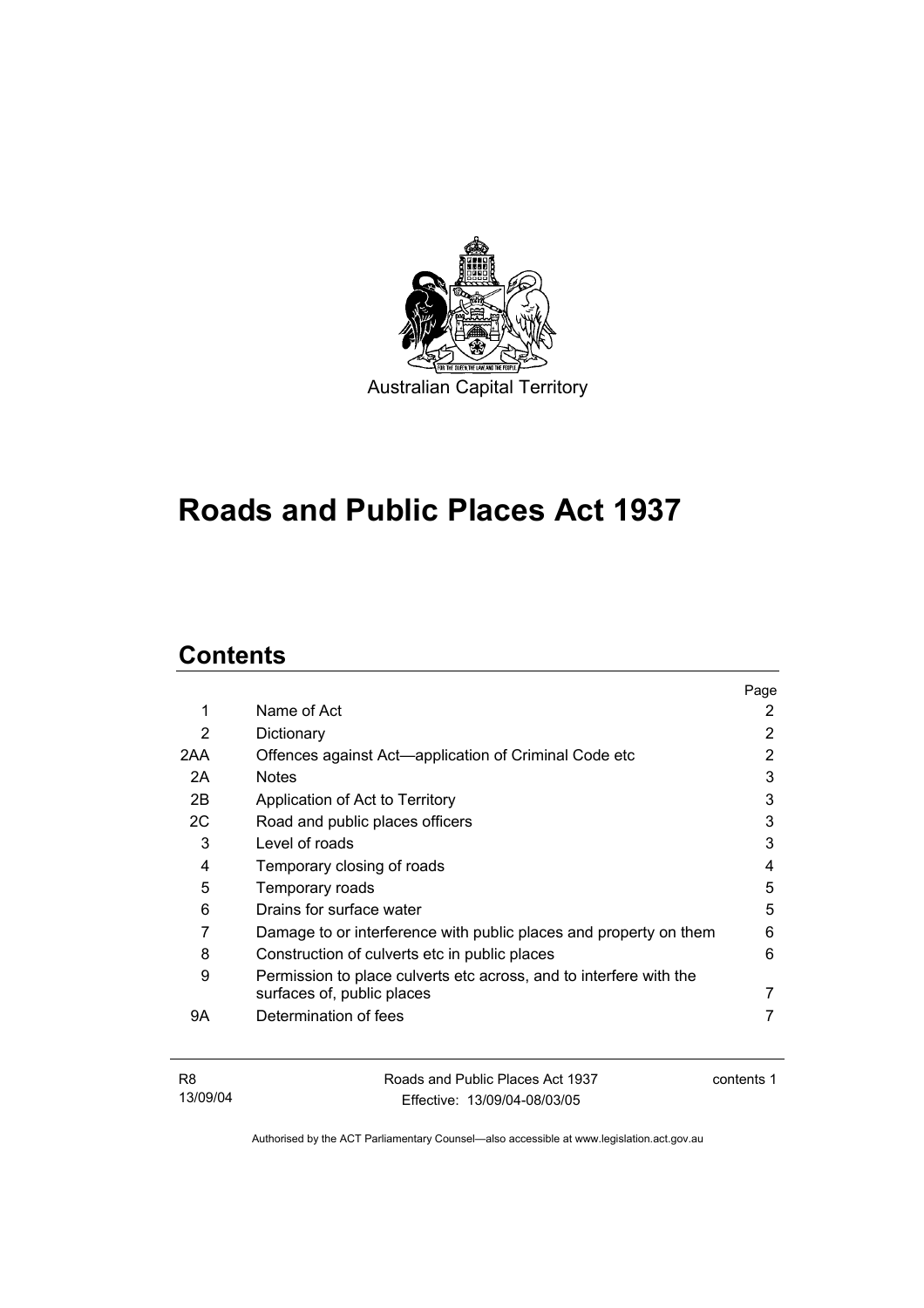#### **Contents**

|            |                                                         | Page           |
|------------|---------------------------------------------------------|----------------|
| 10         | Excavations etc on public places to be lighted          | 7              |
| 11         | Alignment marks etc                                     | 8              |
| 12         | Exhibition of advertisements or notices                 | 8              |
| 12A        | Code of practice for removable signs                    | 8              |
| 12B        | Contents of code of practice                            | 8              |
| 12C        | Failure to comply with code                             | 9              |
| 12D        | Indemnification of Territory                            | 9              |
| 12E        | Removal of abandoned vehicles from public places        | 9              |
| 12F        | Failure to provide information about abandoned vehicles | 11             |
| 12G        | Removal of signs and other items from public places     | 11             |
| 12H        | Disposal of items removed under sections 12E and 12G    | 12             |
| 121        | Prescribed objects-s 12G (4), def of prescribed object  | 13             |
| 13         | Trees etc overhanging public places                     | 13             |
| 14         | Repair of damage to public places                       | 14             |
| 14A        | Graffiti removal on leased land                         | 14             |
| 14B        | Graffiti removal-liability of the Territory             | 15             |
| <b>15A</b> | Objects in public places                                | 16             |
| 15B        | Application for permit                                  | 16             |
| 15BA       | Placement of objects affecting heritage significance    | 17             |
| 15C        | Grant or refusal of permit                              | 17             |
| 15D        | Permit may be subject to conditions                     | 19             |
| 15E        | Grant of permit                                         | 20             |
| 15F        | Cancellation of permit                                  | 20             |
| 15G        | Review of decisions of Minister                         | 21             |
| 15H        | Rights of holder of permit                              | 21             |
| 15J        | Term of permit                                          | 22             |
| 15K        | Renewal of permit                                       | 22             |
| 15L        | Loss or destruction of permit                           | 22             |
| 15M        | Notice to remove object                                 | 23             |
| <b>15N</b> | Removal of objects by Territory                         | 23             |
| 15P        | Disposal of objects by Territory                        | 24             |
| 15R        | Change of address                                       | 25             |
| <b>15S</b> | Approved forms                                          | 25             |
| 15T        | Occupation etc of public land under Land Act licence    | 26             |
| <b>15U</b> | Occupation etc of public land under Hawkers Act licence | 26             |
| contents 2 | Roads and Public Places Act 1937                        | R <sub>8</sub> |
|            |                                                         |                |

Effective: 13/09/04-08/03/05

13/09/04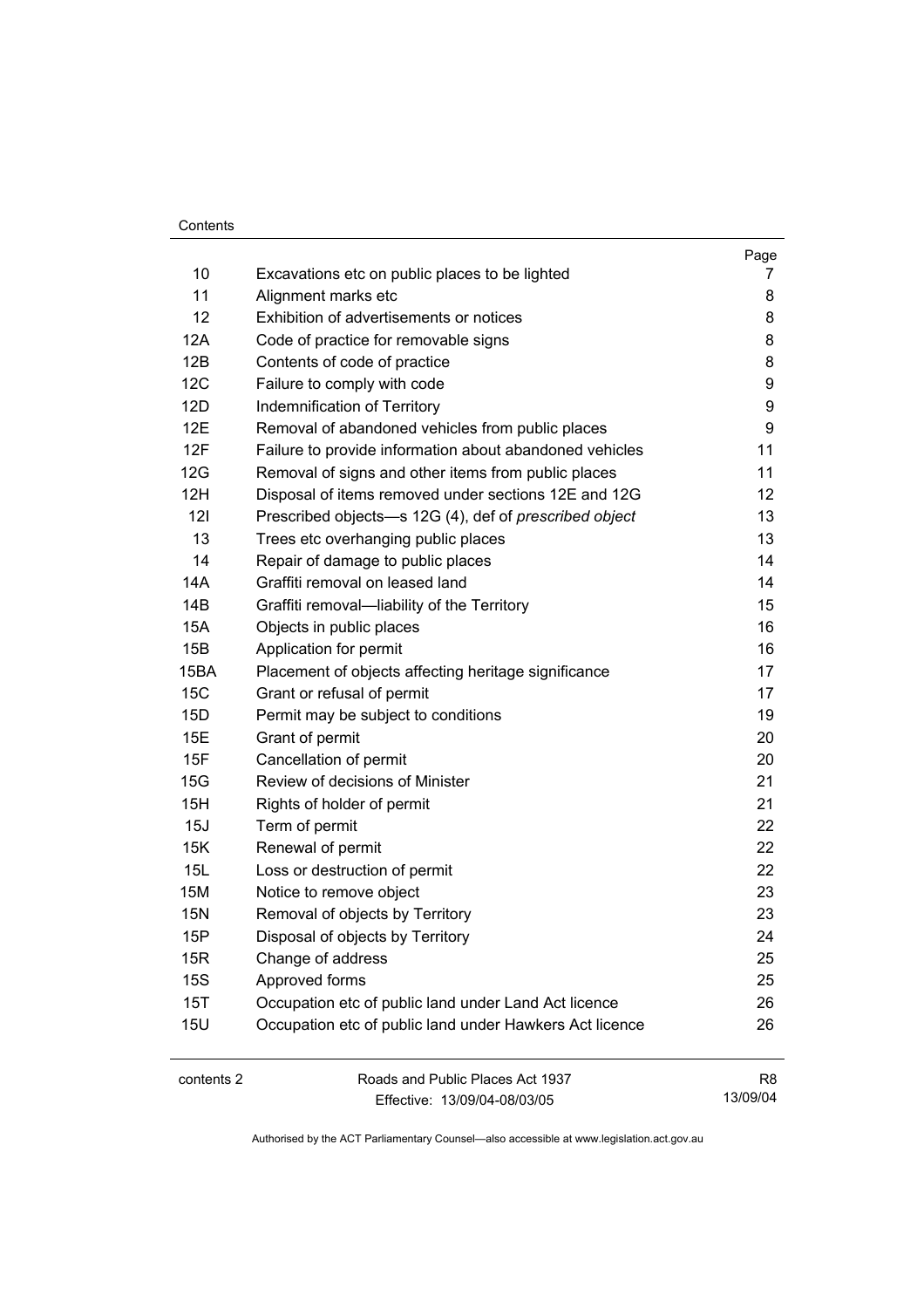|                   |                         | Contents   |
|-------------------|-------------------------|------------|
| 16                | Regulation-making power | Page<br>26 |
| <b>Dictionary</b> |                         | 27         |
| <b>Endnotes</b>   |                         |            |
| 1                 | About the endnotes      | 29         |
| 2                 | Abbreviation key        | 29         |
| 3                 | Legislation history     | 30         |
| 4                 | Amendment history       | 32         |
| 5                 | Earlier republications  | 37         |
| 6                 | Uncommenced amendments  | 38         |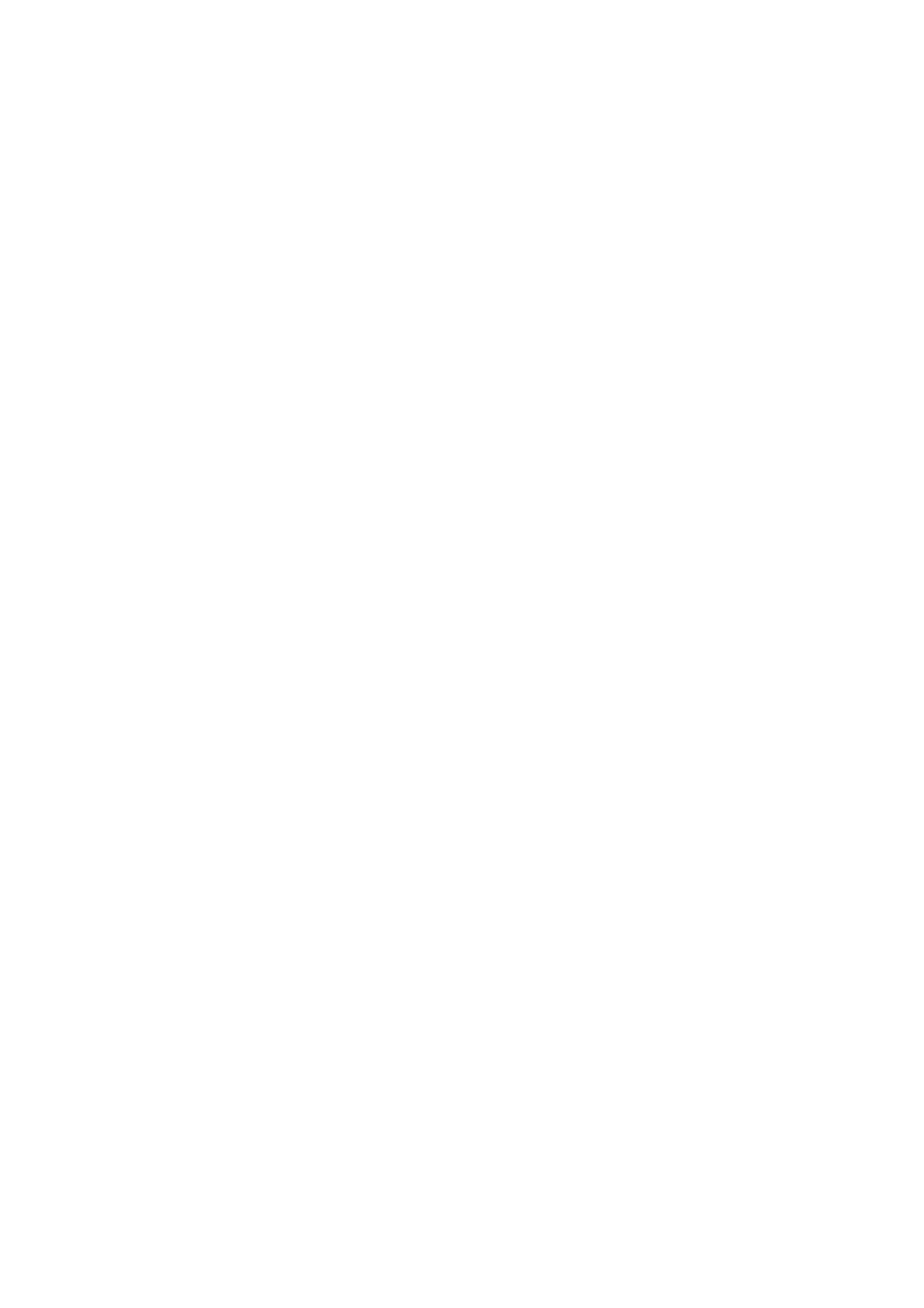

## **Roads and Public Places Act 1937**

An Act relating to roads and other public places

R8 13/09/04

I

Roads and Public Places Act 1937 Effective: 13/09/04-08/03/05

page 1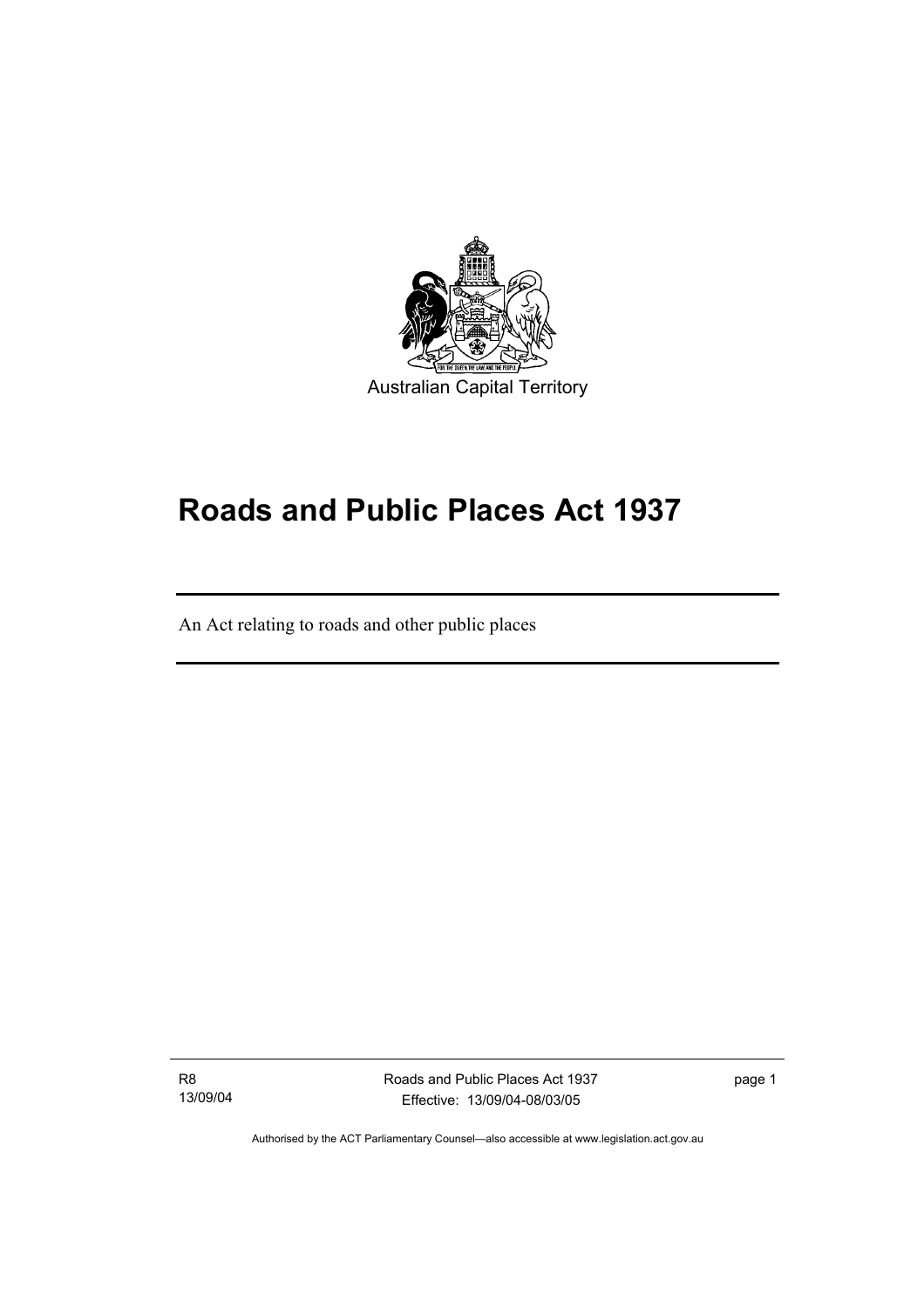## **1 Name of Act**

This Act is the *Roads and Public Places Act 1937*.

#### **2 Dictionary**

The dictionary at the end of this Act is part of this Act.

*Note 1* The dictionary at the end of this Act defines certain words and expressions used in this Act, and includes references (*signpost definitions*) to other words and expressions defined elsewhere in this Act or in other legislation.

> For example, the signpost definition '*retention area*—see the *Uncollected Goods Act 1996*, section 4.' means that the expression 'retention area' is defined in that section and the definition applies to this Act.

*Note 2* A definition in the dictionary (including a signpost definition) applies to the entire Act unless the definition, or another provision of the Act, provides otherwise or the contrary intention otherwise appears (see *Legislation Act 2001*, s 155 and s 156 (1)).

## **2AA Offences against Act—application of Criminal Code etc**

Other legislation applies in relation to an offence against this Act.

*Note 1 Criminal Code*

The Criminal Code, ch 2 applies to the following offence against this Act (see Code, pt 2.1):

s 12F (1) (Failure to provide information about abandoned vehicles).

The chapter sets out the general principles of criminal responsibility (including burdens of proof and general defences), and defines terms used for offences to which the Code applies (eg *conduct*, *intention*, *recklessness* and *strict liability*).

*Note 2 Penalty units* 

The Legislation Act, s 133 deals with the meaning of offence penalties that are expressed in penalty units.

page 2 Roads and Public Places Act 1937 Effective: 13/09/04-08/03/05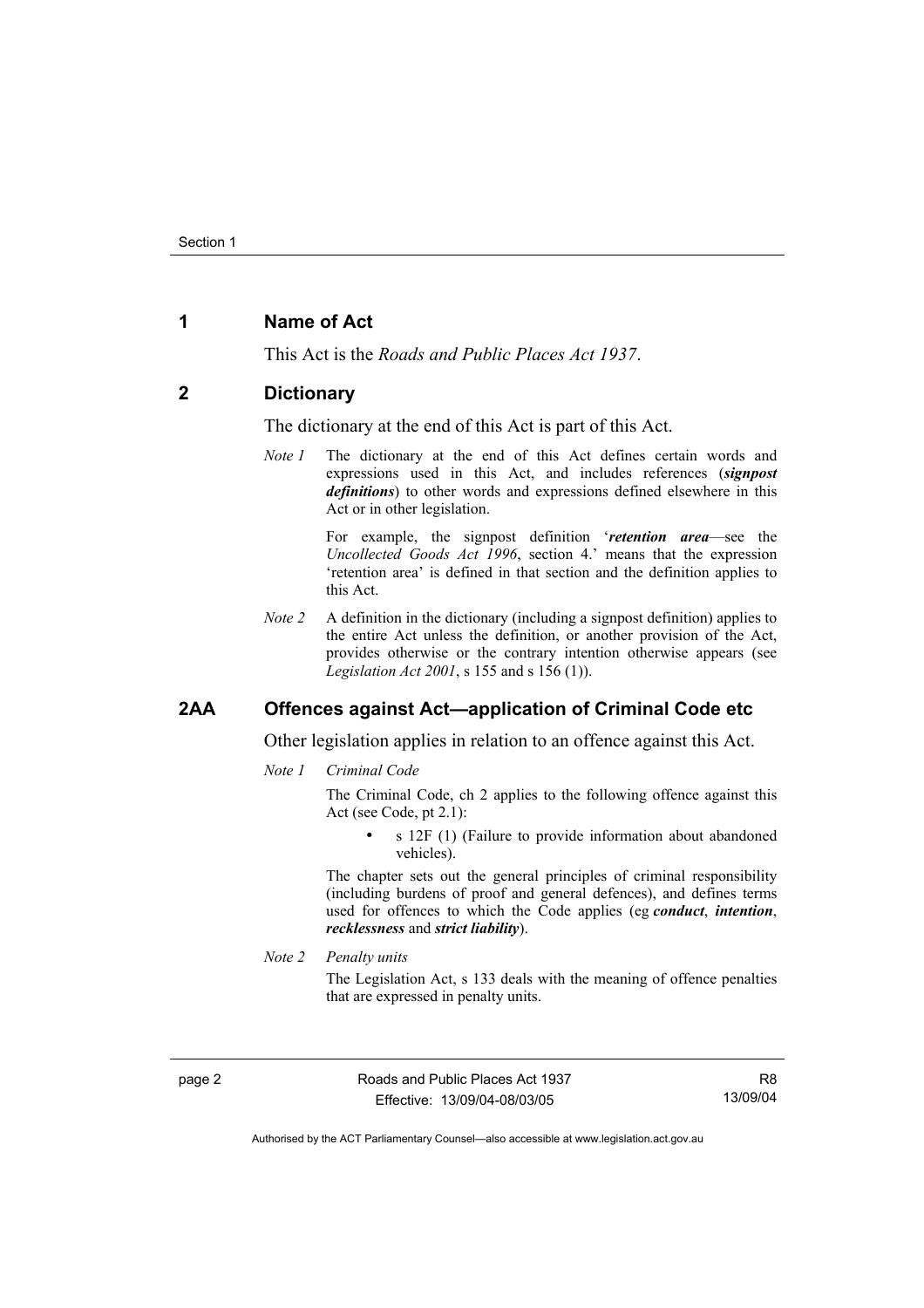## **2A Notes**

A note included in this Act is explanatory and is not part of this Act.

*Note* See *Legislation Act 2001*, s 127 (1), (4) and (5) for the legal status of notes.

## **2B Application of Act to Territory**

(1) The following sections do not bind the Territory:

- section 6 (Drains for surface water)
- section 7 (Damage to or interference with public places and property on them).
- (2) This section has effect despite the *Legislation Act 2001*, section 121 (Binding effect of Acts).

## **2C Road and public places officers**

The chief executive may appoint a public servant as a roads and public places officer for this Act.

- *Note 1* For the making of appointments (including acting appointments), see *Legislation Act 2001*, pt 19.3.
- *Note 2* In particular, a person may be appointed for a particular provision of a law (see *Legislation Act* 2001, s 7 (3)) and an appointment may be made by naming a person or nominating the occupant of a position (see s 207).

## **3 Level of roads**

- (1) Subject to this section, the Minister may fix or alter the level of any public road.
- (2) The level of any public road proposed to be fixed or altered may only be fixed or altered after an opportunity is given to people interested in the proposal to be heard about the proposal.
- (3) At least 30 days before fixing or altering of the level of any public road, the Minister shall publish notice of his or her intention to fix or alter the level twice in a newspaper circulating in the ACT.

page 3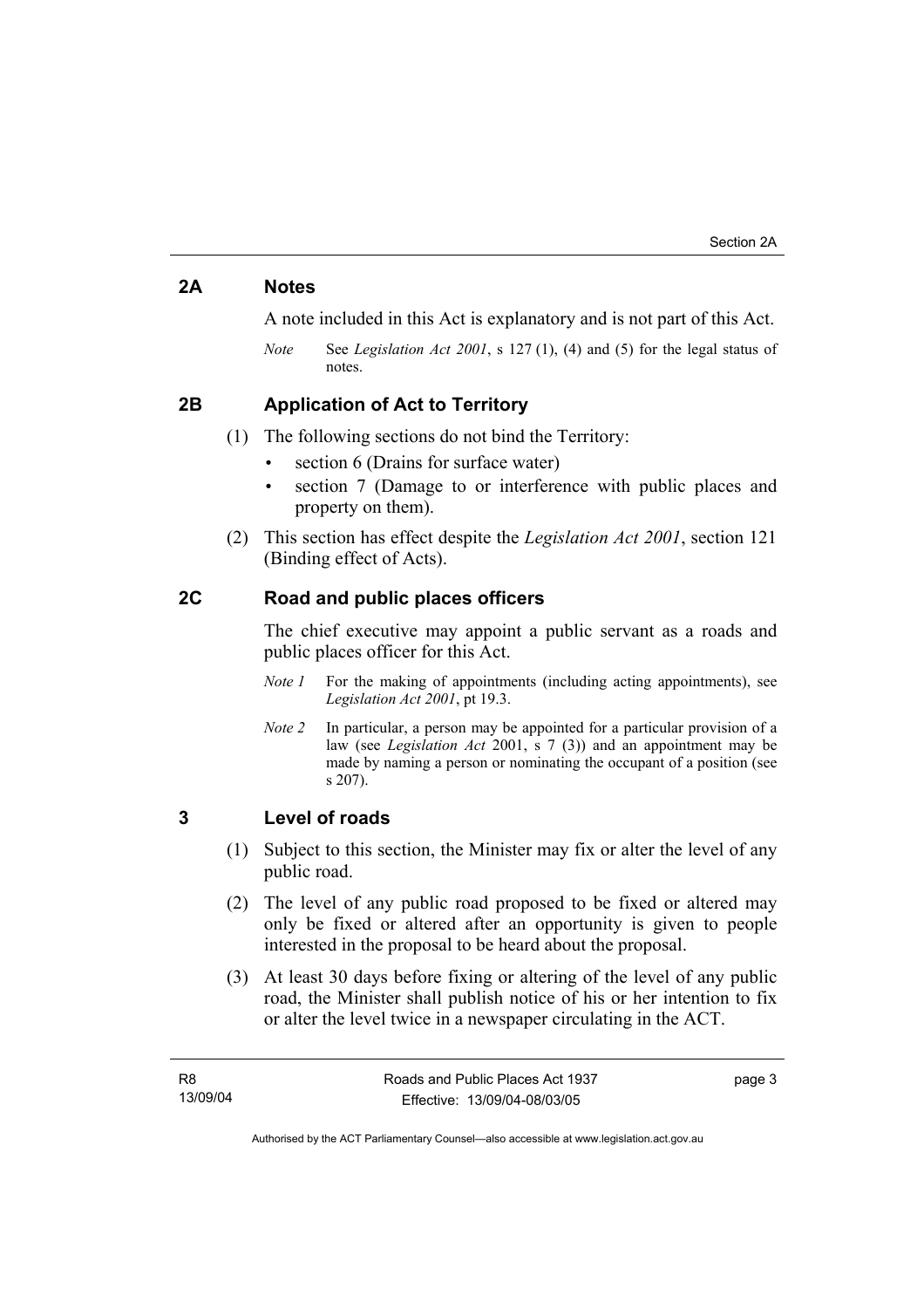- (4) The notice shall specify—
	- (a) the name and situation of the road or part of the road the level of which it is intended to fix or alter; and
	- (b) the place where plans of the intended level may be inspected; and
	- (c) the place where and the time when any person interested may be heard by a roads and public places officer.
- (5) The roads and public places officer shall at the time and place mentioned in the notice hear all persons interested and shall give a report of the hearing to the Minister.
- (6) The Minister may, on receiving the report, in his or her discretion, adopt or abandon or make any alterations in the intended level as he or she considers appropriate.

### **4 Temporary closing of roads**

- (1) The Minister may, subject to this section, temporarily close any public road against vehicular or other traffic.
- (2) Except in cases of urgency, the Minister shall not close any public road against vehicular or other traffic unless—
	- (a) notice of his or her intention to close the road has been published in a newspaper circulating in the ACT at least 7 days before the date when it is intended to close the road; and
	- (b) a notice indicating that the road is closed is displayed in some conspicuous place on the road.
- (3) Any person who, without the permission of a roads and public places officer, uses any road so closed commits an offence.

Maximum penalty: 5 penalty units.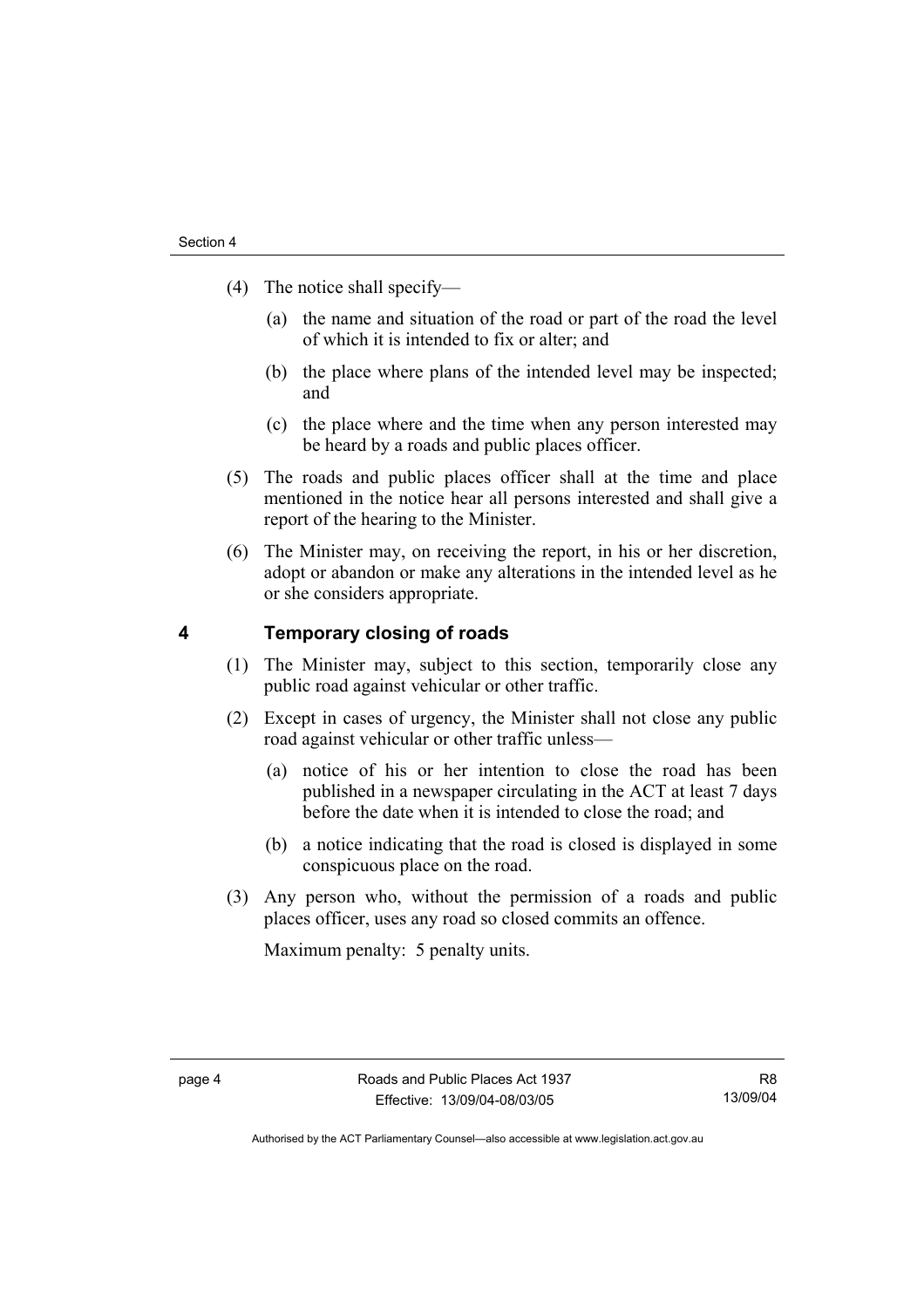## **5 Temporary roads**

- (1) If a road is closed under section 4 and it is necessary, in the opinion of the Minister or a roads and public places officer, to make a temporary road for use while the road is so closed, the Minister or a roads and public places officer may make a temporary road.
- (2) If the land where it is intended to make the road is fenced, the Minister or officer shall give notice of his or her intention to make the road to the occupier or owner of the land at least 24 hours before the making of the road is begun.
- (3) However, it shall not be necessary for the notice to be given if the Minister or officer is of opinion that it is essential that a temporary road should be made immediately.
- (4) Any person who obstructs or hinders the Minister, a roads and public places officer or his or her assistants in making a road under this section commits an offence.

Maximum penalty: 50 penalty units, imprisonment for 6 months or both.

## **6 Drains for surface water**

- (1) If surface water from any land overflows into and damages any public place, the Minister may, by written notice, require the owner of the land to repair any of the damage and to construct the drains and in the situations specified in the notice within 1 month after service on him or her of the notice.
- (2) The owner shall maintain the drains in good order and condition.
- (3) If the owner fails to comply with the notice or to maintain the drains in good order and condition, the Minister may enter on the land mentioned in the notice with the assistants that he or she considers necessary and construct or maintain the drains and may recover in any court of competent jurisdiction from the owner the cost of the construction and maintenance and, in addition, the cost of repairing the damage to the public place.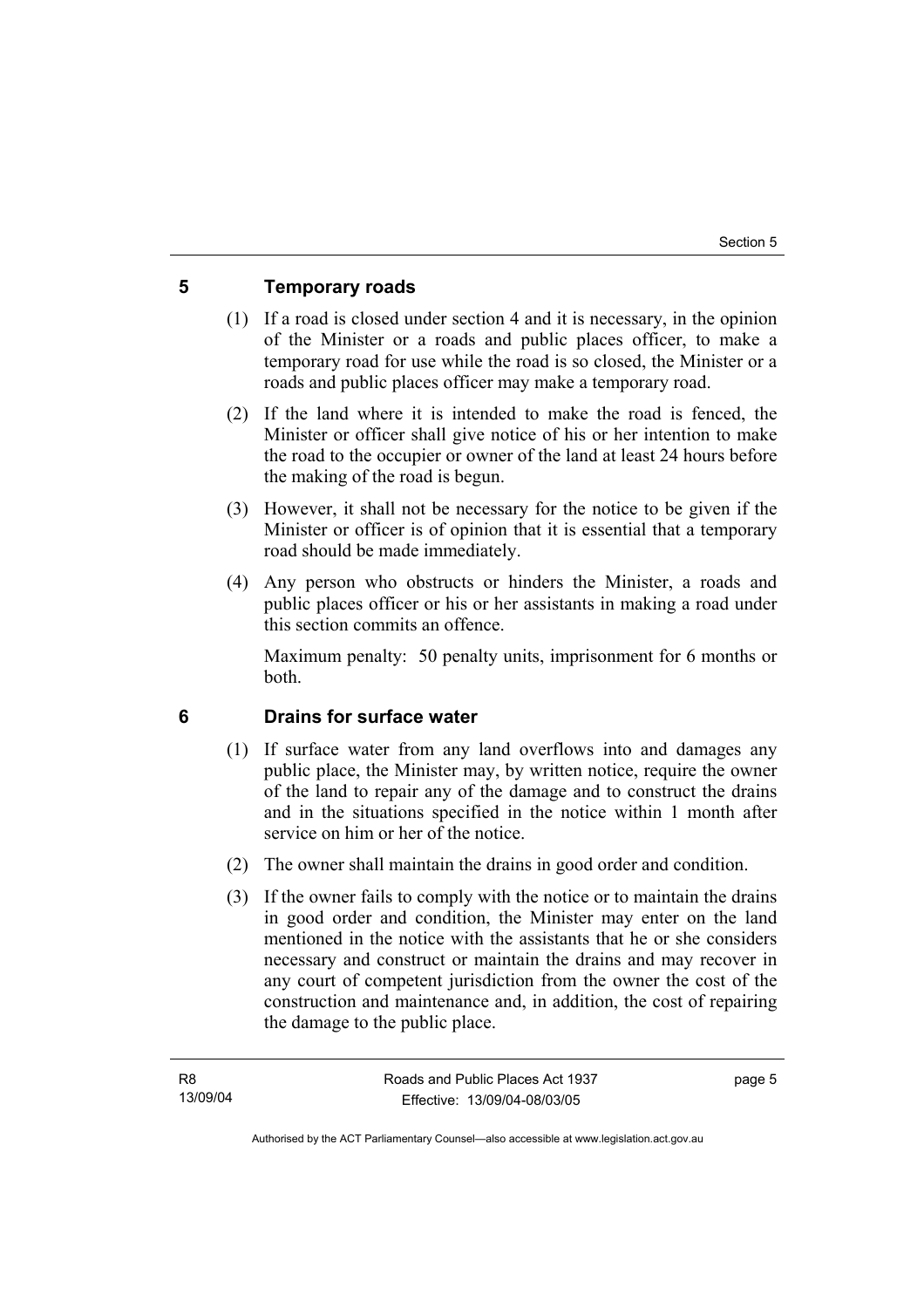## **7 Damage to or interference with public places and property on them**

Any person who—

- (a) wilfully or negligently damages or suffers or causes damage to be done to; or
- (b) without the written permission of the Minister or a roads and public places officer (proof of which shall lie on the person accused), interferes with;

any public place or any kerbstone, watertable, gutter, footpath or other work on it or any fence, post, lamp, lamp post, structure or other property of the Territory in any public place, commits an offence.

Maximum penalty: 50 penalty units, imprisonment for 6 months or both.

## **8 Construction of culverts etc in public places**

Any person who, without the permission of the Minister or a roads and public places officer (proof of which shall lie on the person accused)—

- (a) makes or places any culvert, bridge, crossing or drain across any watertable, watercourse or footpath in any public place; or
- (b) makes an excavation in a public place;

commits an offence.

Maximum penalty: 30 penalty units.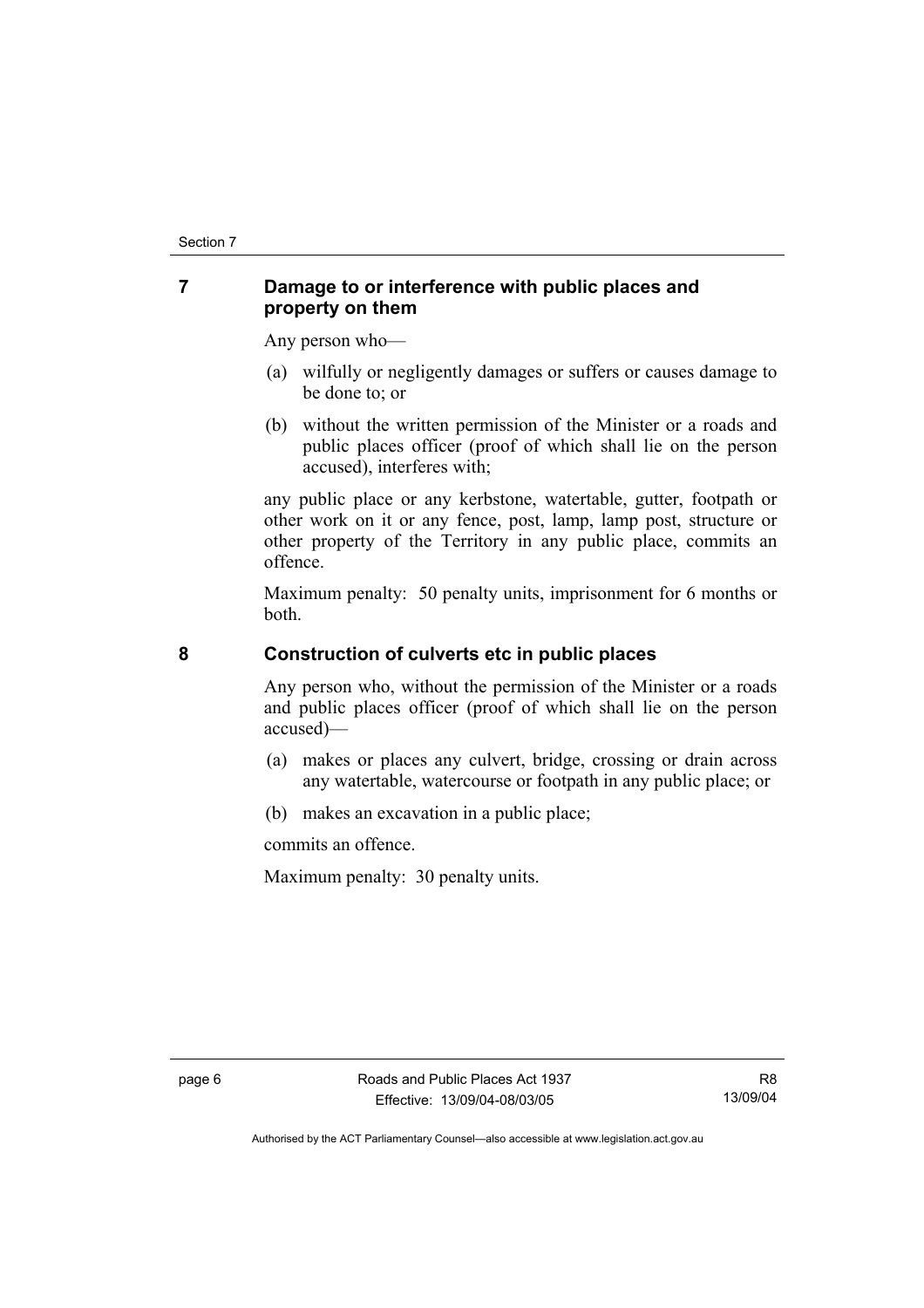## **9 Permission to place culverts etc across, and to interfere with the surfaces of, public places**

- (1) The Minister or a roads and public places officer may give permission to a person to make or place a culvert, bridge, crossing or drain across a watertable, watercourse or footpath in, or to open up or break the surface of, any public place.
	- *Note* A fee may be determined under s 9A (Determination of fees) for this section.
- (2) The permission may be given subject to the conditions the Minister decides.

### **9A Determination of fees**

- (1) The Minister may, in writing, determine fees for this Act.
	- *Note* The *Legislation Act 2001* contains provisions about the making of determinations and regulations relating to fees (see pt 6.3).
- (2) A determination is a disallowable instrument.
	- *Note* A disallowable instrument must be notified, and presented to the Legislative Assembly, under the *Legislation Act 2001*.

#### **10 Excavations etc on public places to be lighted**

If any excavation is made, or any substance or material is placed, on any public place, or any work is being carried on, on any public place entailing the opening up or breaking of the surface of the public place, the person making, or permitting or causing to be made, the excavation, or placing the substance or material, or permitting or causing the substance or material to be placed, on the public place, or carrying out the works, shall cause sufficient lights to be affixed in a proper place to indicate clearly the excavation, substance, material or works, and continue those lights every night from sunset to sunrise while the excavation, substance, material or works continue, and shall during all that time at his or her own expense cause the place where they are continued to be sufficiently

page 7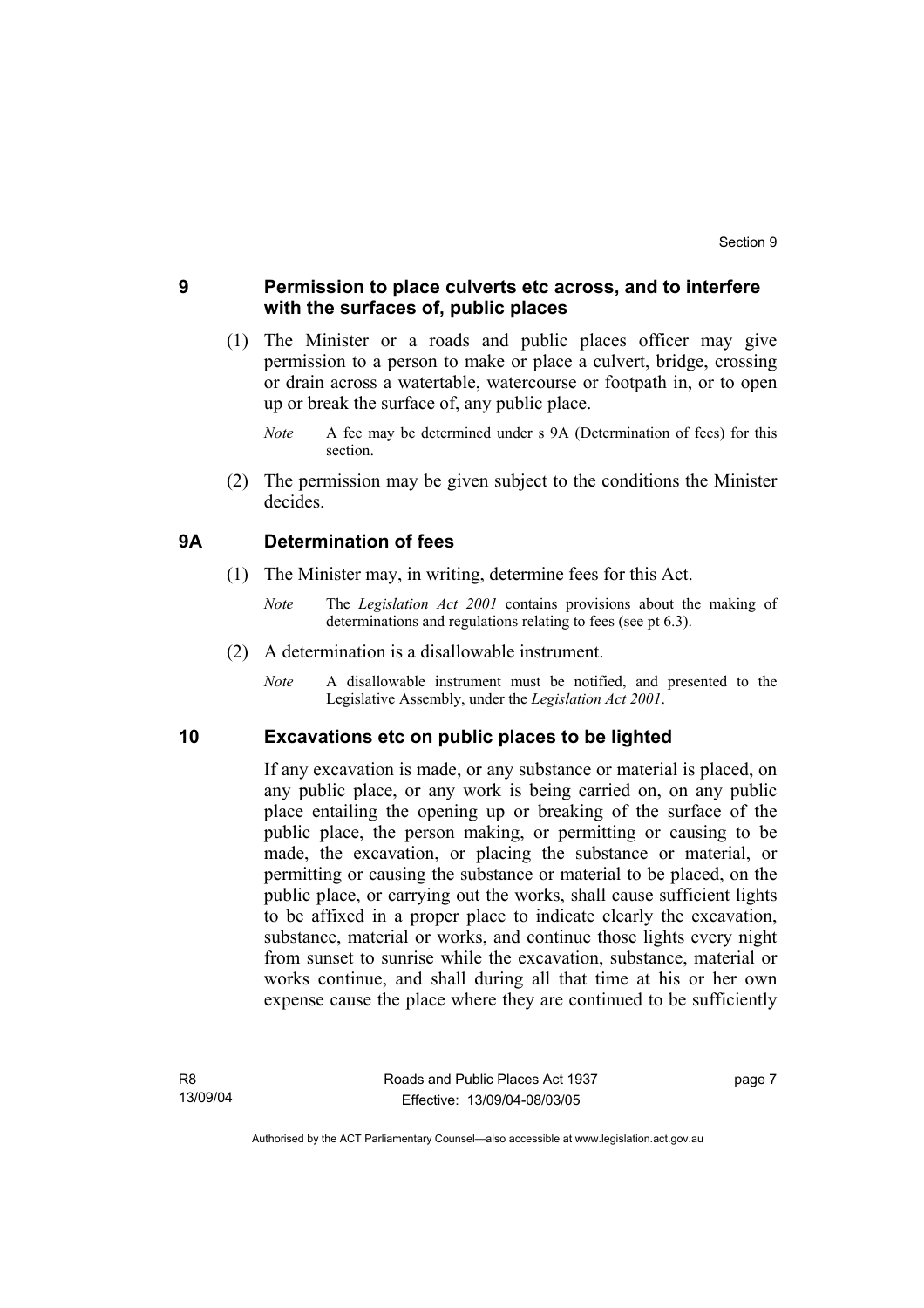fenced or enclosed to prevent any danger or inconvenience to any person.

Maximum penalty: 30 penalty units.

#### **11 Alignment marks etc**

Any person who, without lawful authority, pulls down, pulls up, destroys or damages any alignment or boundary mark, or any stone, notice board, public notice or other erection in or on any public place commits an offence.

Maximum penalty: 30 penalty units.

## **12 Exhibition of advertisements or notices**

Any person who, without the permission of the Minister or a roads and public places officer, exhibits, in any way, on any property of the Territory in or adjoining any public place, any advertisement or notice commits an offence.

Maximum penalty: 10 penalty units.

## **12A Code of practice for removable signs**

- (1) The Minister may, in writing, approve a code of practice about the placement and keeping of moveable signs in public places.
- (2) An approval is a disallowable instrument.
	- *Note* A disallowable instrument must be notified, and presented to the Legislative Assembly, under the *Legislation Act 2001*.

## **12B Contents of code of practice**

The code of practice may include, but is not limited to, matters relating to—

- (a) the materials from which, and the methods by which, a sign may be constructed; and
- (b) the sizes of signs; and

Authorised by the ACT Parliamentary Counsel—also accessible at www.legislation.act.gov.au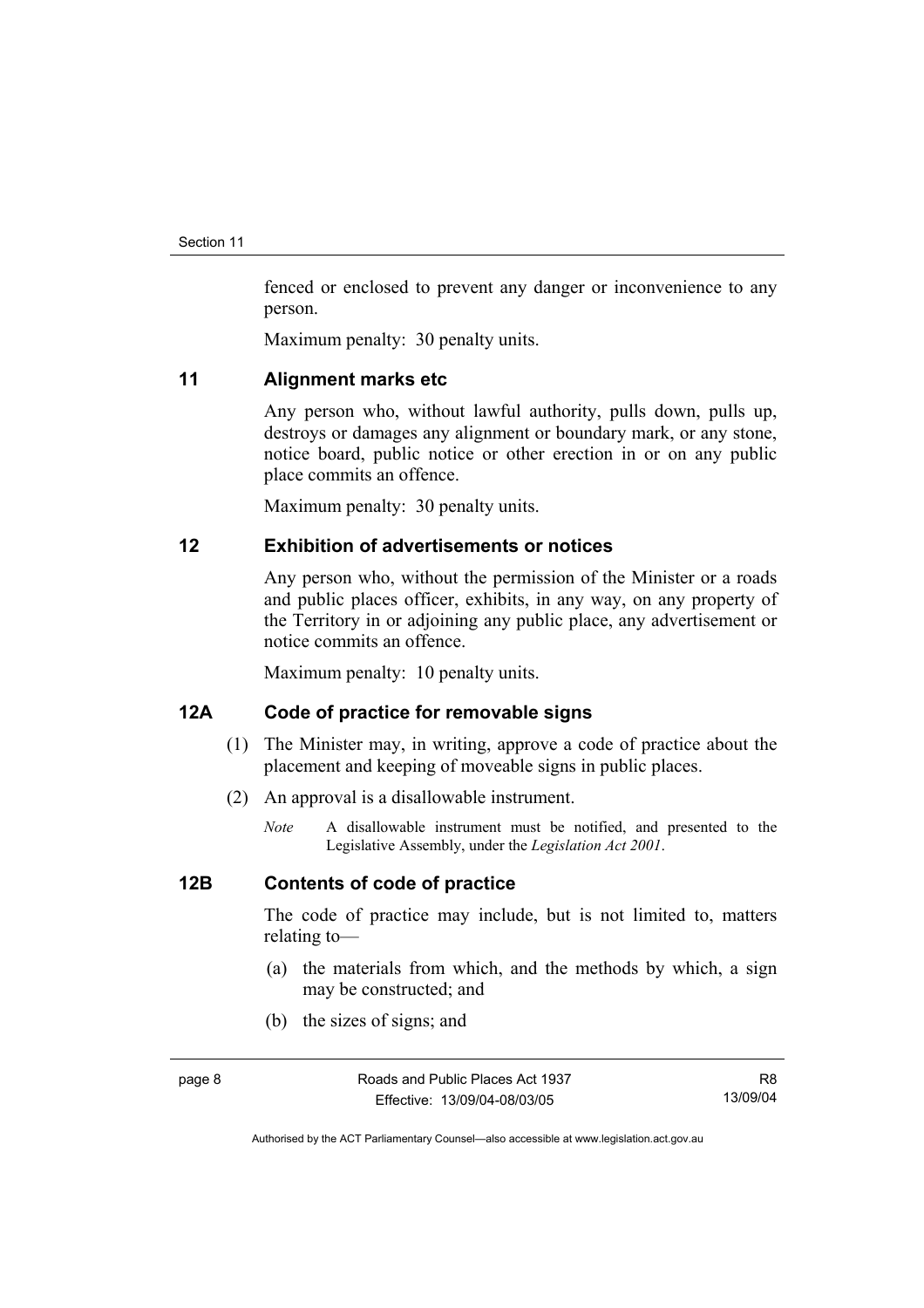- (c) the locations where a sign may be placed; and
- (d) the words or images that may be displayed on a sign; and
- (e) how the person responsible for a sign may be identified; and
- (f) the number of signs that a person may place or keep in a public place; and
- (g) the requirements relating to insurance that a person who places or keeps a sign in a public place must satisfy.

## **12C Failure to comply with code**

A person shall not, without reasonable excuse, place or keep a movable sign in, over or across a public place, except in accordance with the code of practice.

Maximum penalty:

- (a) for a contravention of the code relating to insurance— 50 penalty units; or
- (b) in any other case—10 penalty units.

## **12D Indemnification of Territory**

A person who places or keeps a movable sign in a public place is liable to indemnify the Territory for any liability the Territory incurs as a result of the sign being so kept or placed.

#### **12E Removal of abandoned vehicles from public places**

 (1) This section applies if a roads and public places officer suspects, on reasonable grounds, that a vehicle in a public place has been abandoned.

#### **Examples of grounds that might indicate vehicle is abandoned**

- 1 the vehicle's registration has expired
- 2 the vehicle is in a state of disrepair

page 9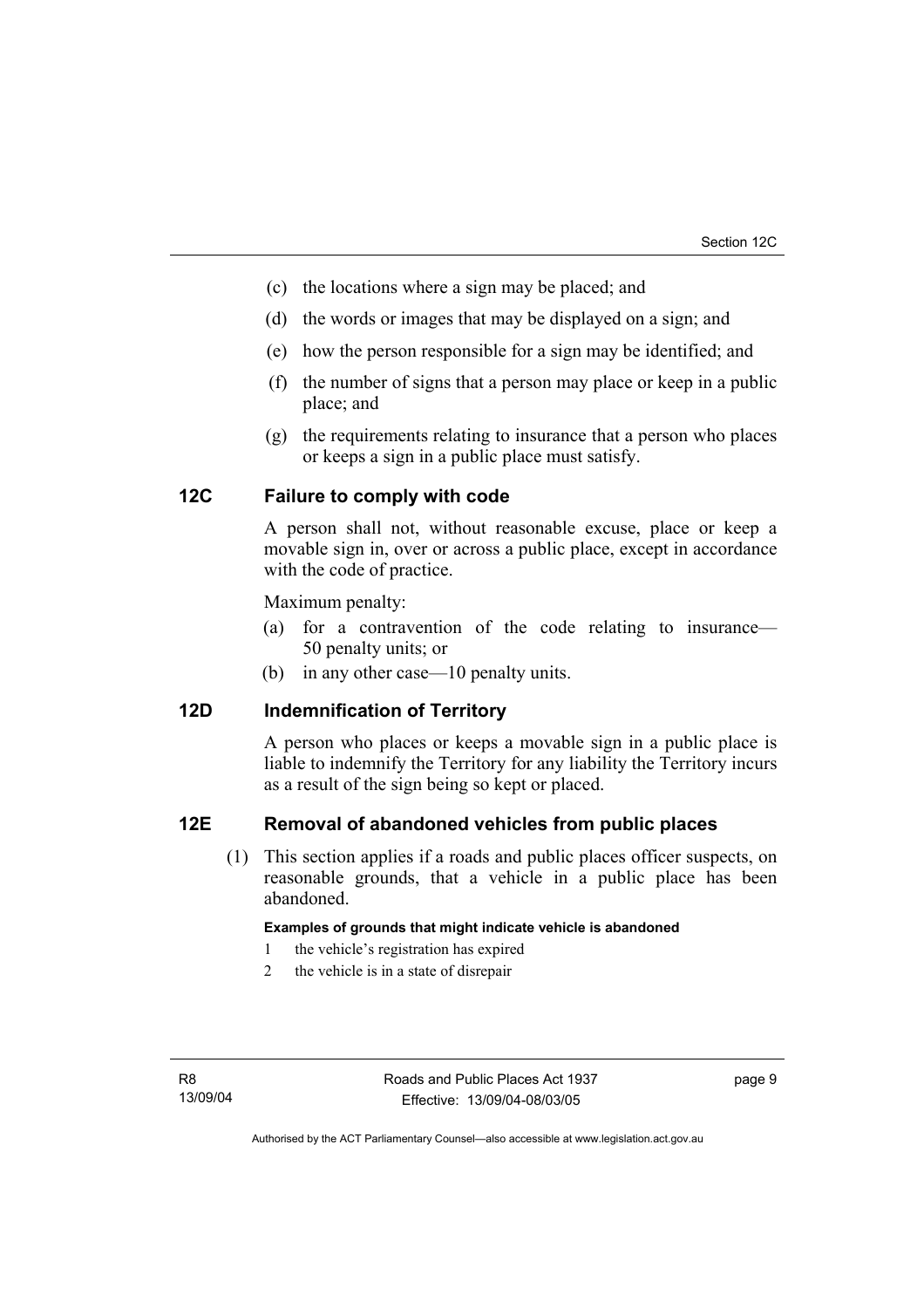- 3 the general appearance of the vehicle, including any build-up of dust or debris
- *Note* An example is part of the Act, is not exhaustive and may extend, but does not limit, the meaning of the provision in which it appears (see Legislation Act, s 126 and s 132).
- (2) The vehicle may be removed and placed in a retention area.
- (3) However, if the vehicle is a vehicle for which there is a registered operator, the vehicle may be removed and placed in a retention area only if a roads and public places officer has given a registered operator a written notice under subsection (4) and the vehicle has not been removed within 2 days after the day the person was given the notice.
- (4) The notice must require the person—
	- (a) if the person is an owner of the vehicle—to remove the vehicle within 2 days after the day the notice is given to the person; or
	- (b) if the person is not an owner of the vehicle—to tell a roads and public places officer, within 7 days after the day the person is given the notice—
		- (i) that the person is not an owner of the vehicle; and
		- (ii) the name and address of anyone that the person believes is an owner of the vehicle.
- (5) The notice must include information about how the person may contact a roads and public places officer, including, for example, a telephone number.
- (6) In this section:

*owner*, of a vehicle, includes anyone who has a legal right to move the vehicle.

*registered operator*—see the *Road Transport (Vehicle Registration) Act 1999*, dictionary.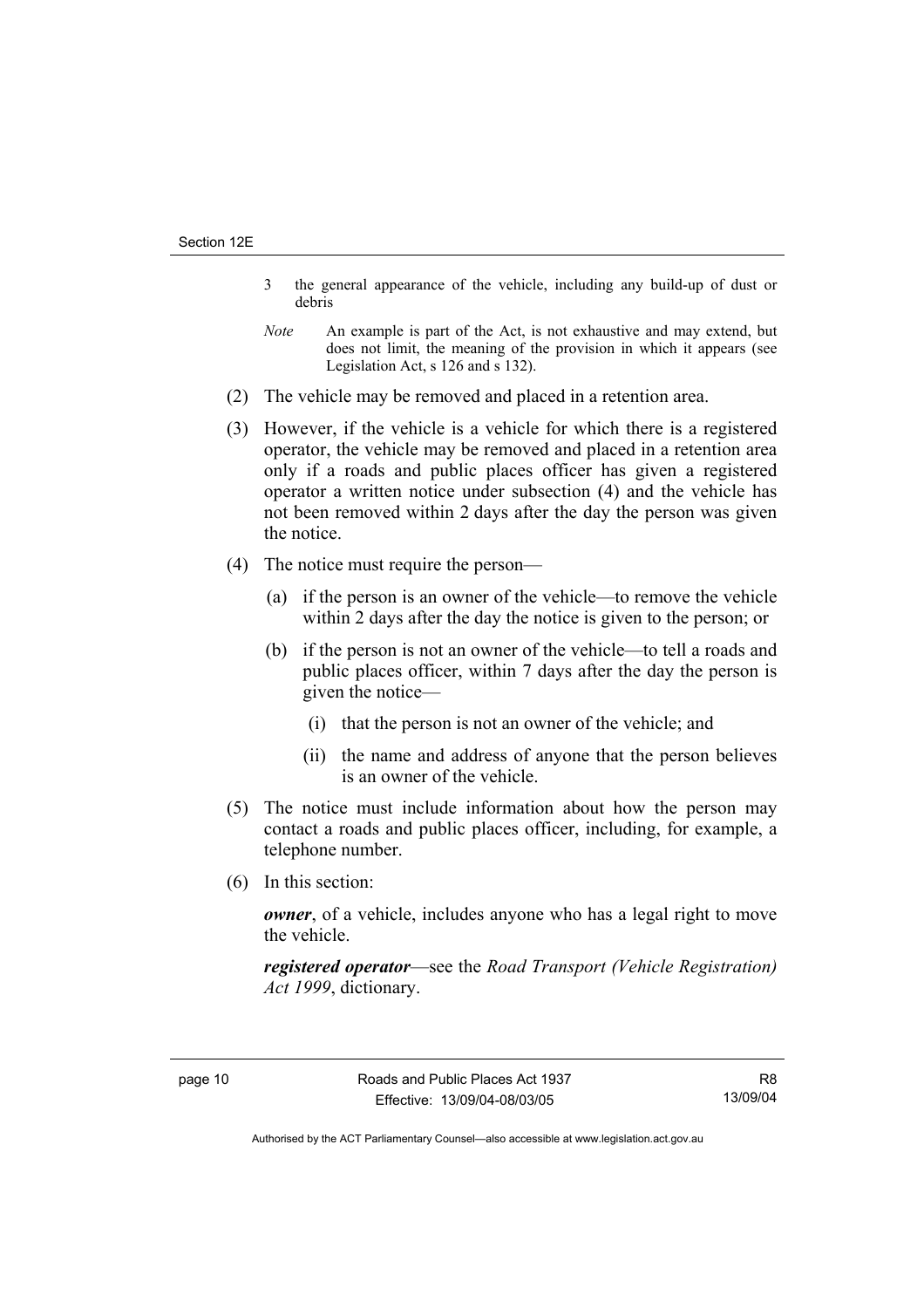## **12F Failure to provide information about abandoned vehicles**

- (1) A person commits an offence if—
	- (a) the person is the registered operator of a vehicle; and
	- (b) the person is given a notice under section 12E (3) in relation to the vehicle; and
	- (c) the person is not an owner of the vehicle; and
	- (d) the person fails to tell a roads and public places officer, within 7 days after the day the notice is given to the person—
		- (i) that the person is not an owner of the vehicle; and
		- (ii) the name and address of anyone the person believes is an owner of the vehicle.

Maximum penalty: 5 penalty units.

- (2) An offence against this section is a strict liability offence.
- (3) In this section:

*owner*, of a vehicle—see section 12E (6).

*registered operator*—see section 12E (6).

## **12G Removal of signs and other items from public places**

- (1) If a movable sign has been placed, or is being kept, in a public place otherwise than in accordance with the code of practice, a roads and public places officer may remove the sign and place it in a retention area.
- $(2)$  If—
	- (a) a prescribed object is in, over or across a public place; and
	- (b) the object is not authorised by a permit granted under this Act or any other law of the Territory to be there;

a roads and public places officer may—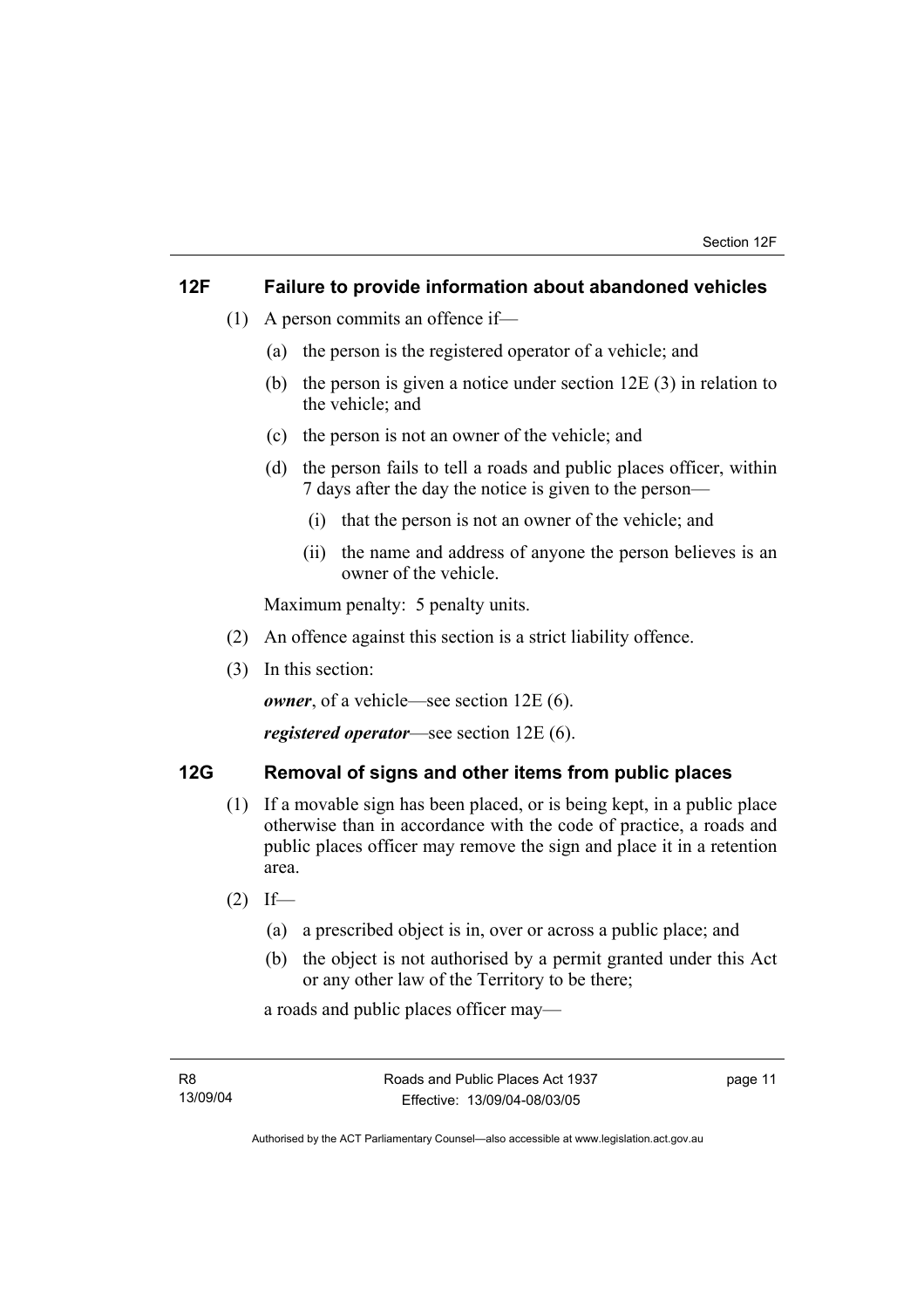- (c) if the object—
	- (i) creates a hazard for people using the public place or any premises adjacent to the public place; or
	- (ii) restricts the movement of people or vehicles in the public place;

remove the object from the public place and place it in a retention area; or

- (d) in any case—give the owner of the object a direction in writing to—
	- (i) apply for a permit authorising the object to remain in, over or across the public place; or
	- (ii) remove the object from the public place;

within 7 days after the direction is given.

- (3) If a roads and public places officer gives the owner of an object a notice under subsection (2) (d) and—
	- (a) the owner does not comply with the notice; or
	- (b) the owner makes, within the period of 7 days specified in the notice, an application for a permit to allow the object to remain in, over or across the public place and that application is refused;

a roads and public places officer may remove the object from the public place and place it in a retention area.

(4) In this section:

*prescribed object* means an object prescribed under section 12I.

## **12H Disposal of items removed under sections 12E and 12G**

If an object, sign or vehicle is placed in a retention area under section 12E or section 12G—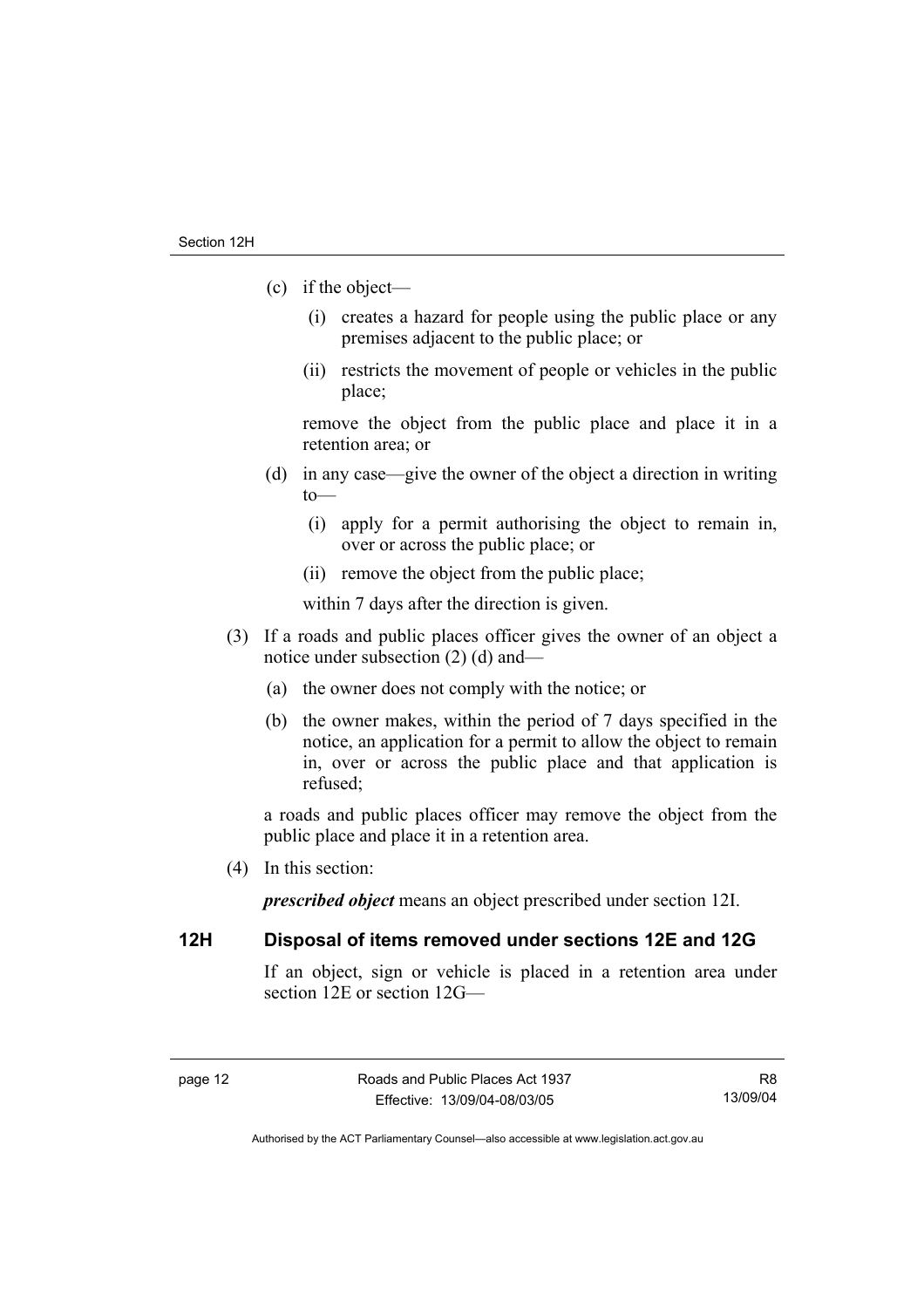- (a) the object, sign or vehicle is taken to be uncollected goods for the *Uncollected Goods Act 1996*; and
- (b) the Minister is taken to be the possessor of the goods for that Act; and
- (c) the Minister may dispose of the goods in accordance with that Act, part 3; and
- (d) for that Act, section 26 (2) (a) and section 30 (1) (a) the reasonable costs incurred by the Minister in complying with that Act are taken to include the cost of removing the object, sign or vehicle from the public place to the retention area.

## **12I Prescribed objects—s 12G (4), def of** *prescribed object*

- (1) The Minister may, in writing, prescribe objects.
- (2) An instrument under subsection (1) is a disallowable instrument.
	- *Note* A disallowable instrument must be notified, and presented to the Legislative Assembly, under the *Legislation Act 2001*.

## **13 Trees etc overhanging public places**

- (1) If any tree, sapling, plant, shrub or timber on any land overhangs any public place so as to obstruct or inconvenience passers by, a roads and public places officer may, by written notice, require the occupier of the land, within the time specified in the notice, so to cut the tree, sapling, plant, shrub or timber that it will not obstruct or inconvenience passers by.
- (2) An occupier of land who is served with a notice under subsection (1) shall comply with the notice.

Maximum penalty: 5 penalty units.

 (3) If any tree, sapling, plant, shrub or timber, or part of such a thing, on any land adjoining any public place is in such a condition or situation as to endanger the safety of any person using the place, whether by obstructing the vision or otherwise, a roads and public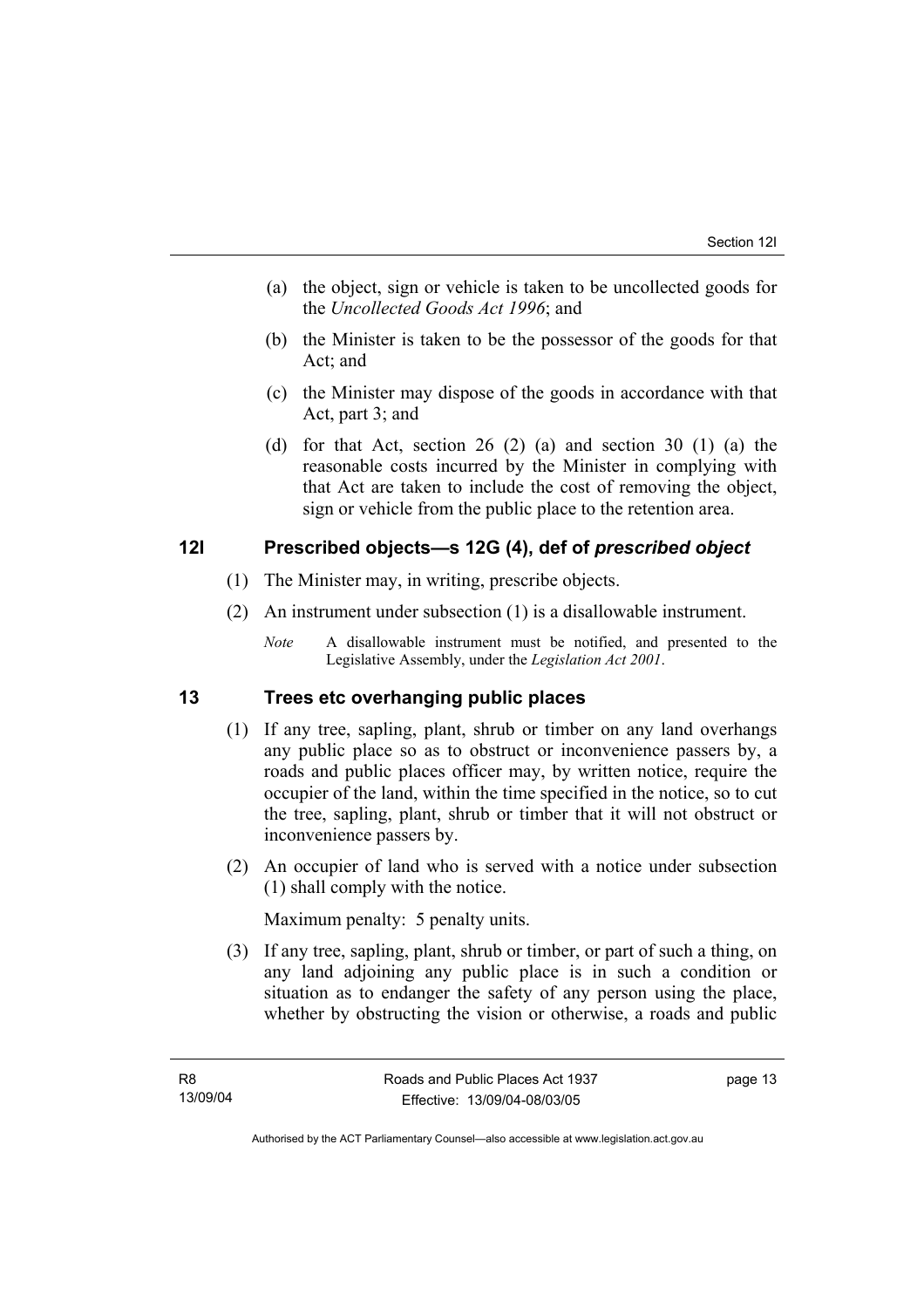places officer may, by written notice, require the occupier of the land to remove immediately the tree, sapling, plant, shrub or timber, or part.

 (4) An occupier of land who is served with a notice under subsection (3) shall comply with the notice.

Maximum penalty: 50 penalty units.

## **14 Repair of damage to public places**

- (1) Any person who causes damage to any public place other than the fair wear and tear due to ordinary and reasonable user of the public place shall—
	- (a) pay the cost incurred by the Territory in making good the damage; or
	- (b) if the Minister so requires, make good the damage to the satisfaction of the Minister or a roads and public places officer.
- (2) Subsection (1) applies whether or not the person was acting with the permission of the Minister or a roads and public places officer or under a permit granted to him or her under this Act.

## **14A Graffiti removal on leased land**

- (1) This section applies to graffiti on property on leased Territory land if the graffiti is visible from a public place.
- (2) An authorised person may remove the graffiti with the agreement of the occupier of the land.
- (3) If subsection (4) is complied with, an authorised person may also remove the graffiti—
	- (a) without the agreement of the occupier of the land; and
	- (b) whether or not the occupier has been notified that the graffiti removal work will be carried out.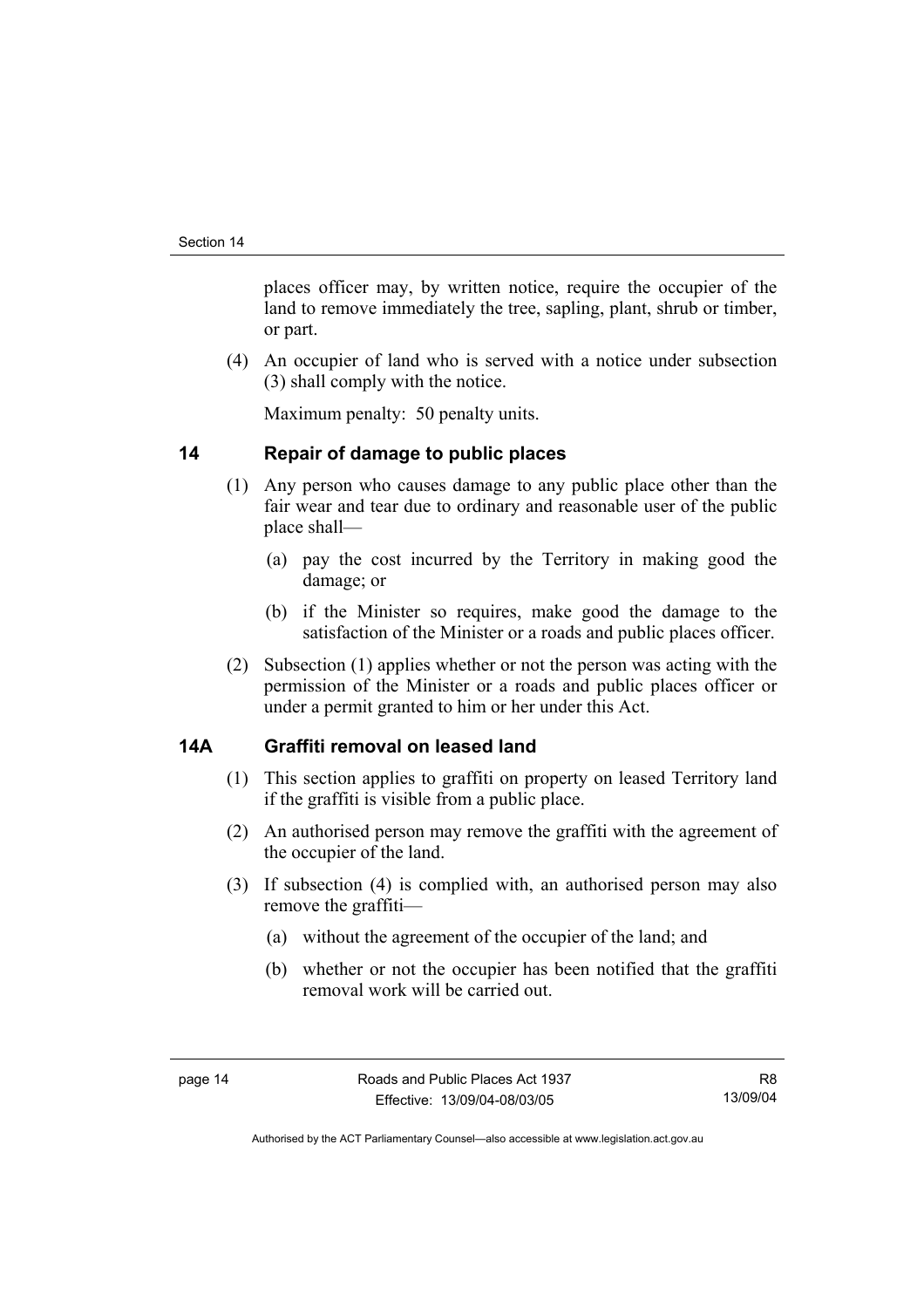- (4) For subsection (3), an authorised person must, immediately before the graffiti removal work is to be carried out, take reasonable steps to notify the occupier that the work is to be carried out.
- (5) Graffiti removal work under subsection (3) must be carried out only from a public place.
- (6) After graffiti removal work has been carried out under subsection (2) or (3), an authorised person must give the occupier written notice that the work has been carried out.
- (7) The notice must include information about the effect of section 14B.
- (8) To remove any doubt, this section does not require the Territory to carry out graffiti removal work.
- (9) In this section:

*authorised person* means a person authorised in writing by the chief executive for this section.

*occupier*, of leased Territory land, includes—

- (a) a person believed, on reasonable grounds, to be an occupier of the land; and
- (b) a person apparently in charge of the land.

## **14B Graffiti removal—liability of the Territory**

- (1) The cost of the graffiti removal work under section 14A is payable by the Territory.
- (2) The Territory is liable for any damage caused to the property in carrying out the graffiti removal work, other than any minor damage that is incidental to the removal of the graffiti.

#### **Examples of minor incidental damage**

1 minor discoloration of the surface from which the graffiti is removed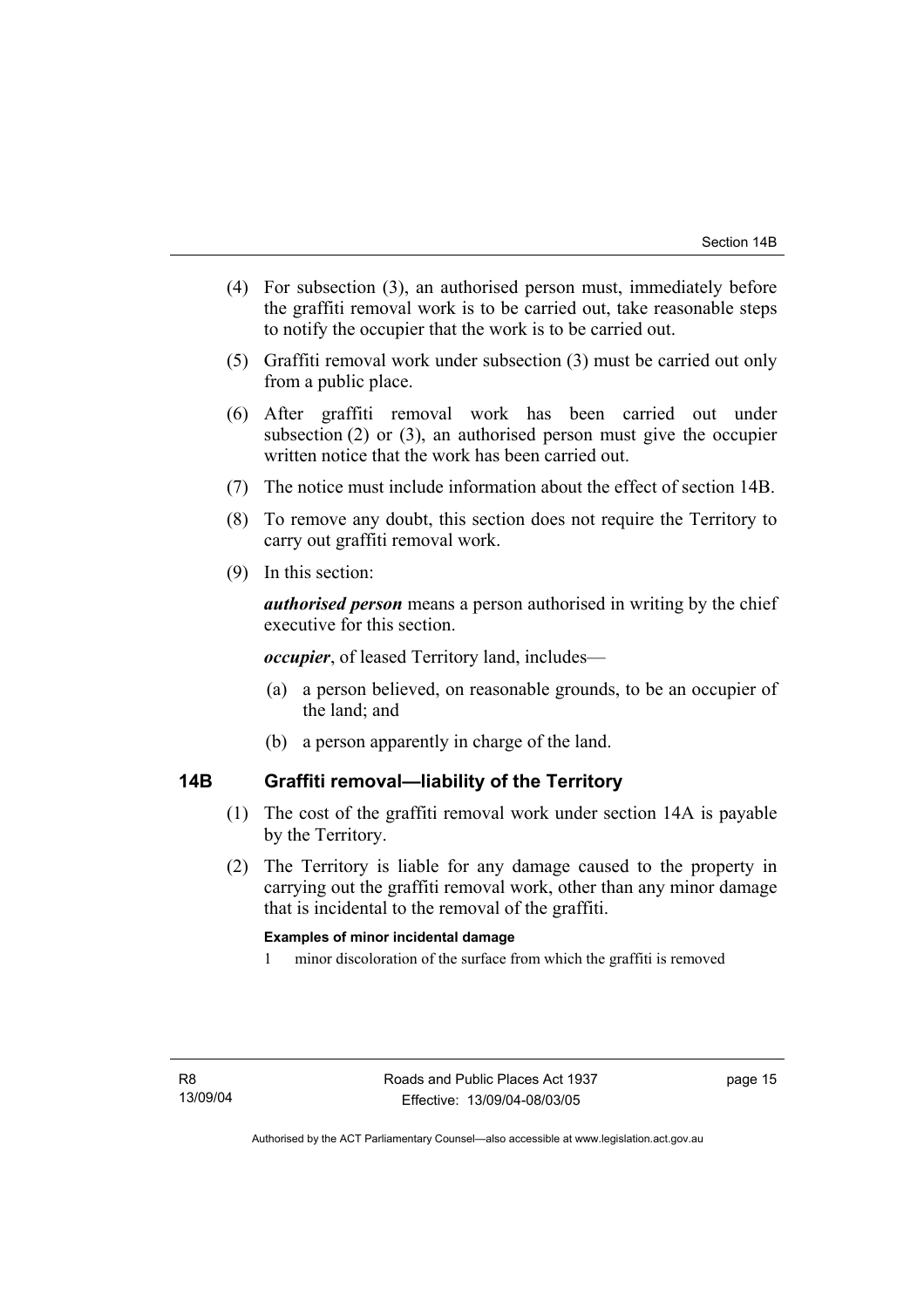- 2 minor variations in the colour and application of paintwork
- *Note* An example is part of the Act, is not exhaustive and may extend, but does not limit, the meaning of the provision in which it appears (see Legislation Act, s 126 and s 132).
- (3) The Territory is not liable for any failure to completely remove the graffiti.
- (4) To remove any doubt, this section does not require the Territory to restore any property to its former state before graffiti was applied to it.

## **15A Objects in public places**

The Minister may, on the application of a person, grant to the person a permit to place an object, other than an object of a kind referred to in section 8 (a), in, over or across a public place.

*Note* A hawker who is licensed under the *Hawkers Act 2003* does not require a permit under this Act to park a vehicle in a public place if the person is carrying on the business of a hawker under that Act in accordance with the person's licence, see s 15U.

## **15B Application for permit**

An application for the grant of a permit to place an object in, over or across a public place—

- (a) shall be made in writing to the Minister and signed by or on behalf of the applicant; and
- (b) shall specify the place in relation to which the permit is sought; and
- (c) shall be accompanied by a plan clearly showing—
	- (i) the location, boundaries and dimensions of the place in relation to which the permit is sought; and
	- (ii) if it is not proposed to move the object whilst the permit is in force—the proposed position of the object in, over or across that place; and

page 16 **Roads** and Public Places Act 1937 Effective: 13/09/04-08/03/05

Authorised by the ACT Parliamentary Counsel—also accessible at www.legislation.act.gov.au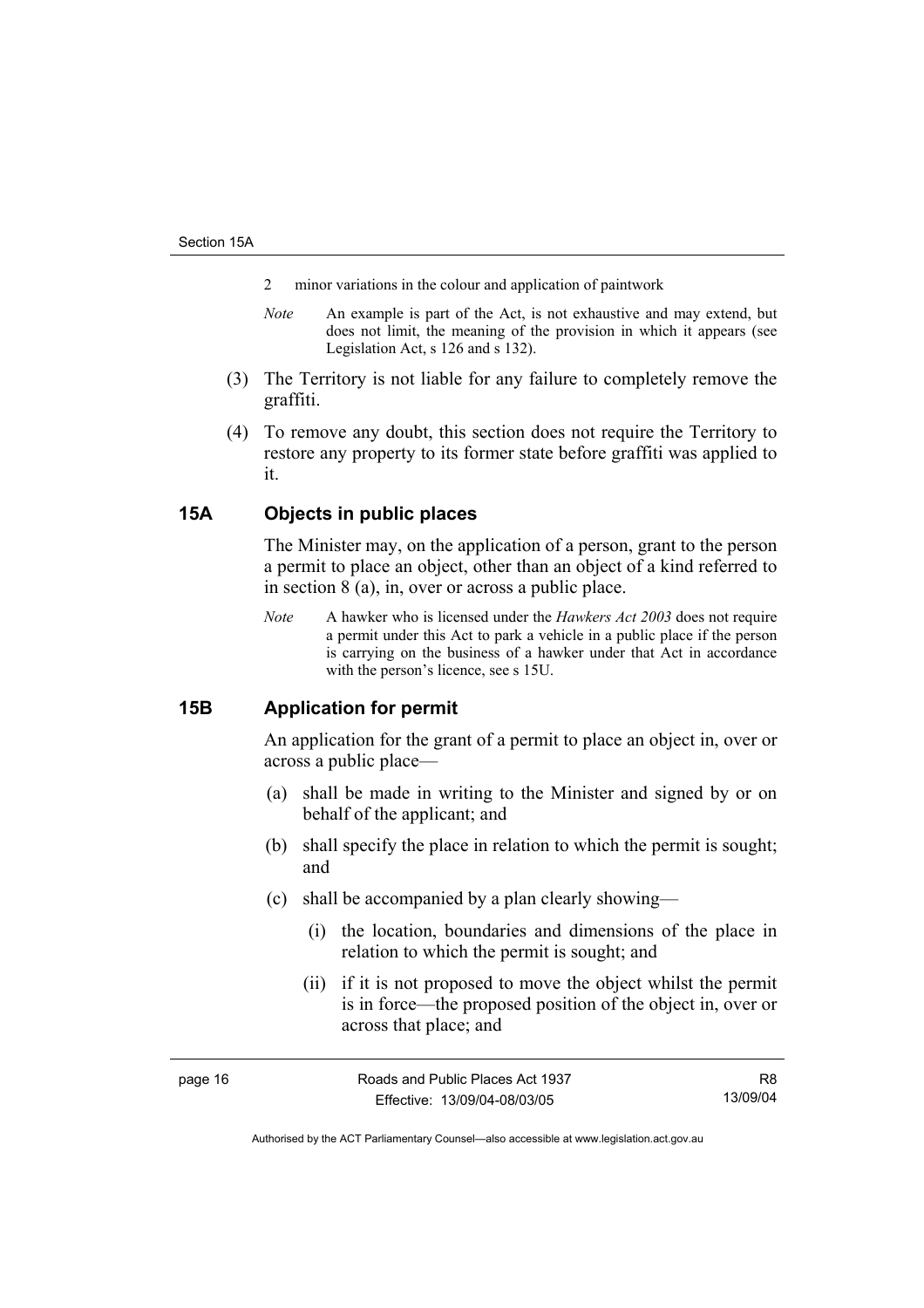- (d) shall clearly indicate the nature of the object and give particulars of its design and size; and
- (e) shall specify the use to which it is intended the object will be put; and
- (f) shall specify the hours when it is proposed the object will remain in, over or across the place; and
- (g) shall give particulars of any measures proposed to be adopted in connection with the use of the object to safeguard the health and provide for the safety, comfort and convenience of persons using the place or a place adjacent to or near the place; and
- (h) if installation or construction work is proposed to be carried out in or on the place for the purpose of placing the object in, over or across the place—
	- (i) shall specify the nature of the work; and
	- (ii) shall give particulars of the methods to be employed in the execution of the work; and
	- (iii) shall give particulars of any measures proposed to be adopted in connection with the work to protect the safety of persons using the place or a place adjacent to or near the place.

### **U 15BA Placement of objects affecting heritage significance**

### **15C Grant or refusal of permit**

- (1) The Minister shall consider each application for a permit and shall—
	- (a) approve of the grant to the applicant of the permit; or
	- (b) refuse to grant the permit to the applicant.
- (2) For the purpose of determining an application for a permit to place an object in, over or across a public place, the Minister shall have regard to—

| R8       | Roads and Public Places Act 1937 | page 17 |
|----------|----------------------------------|---------|
| 13/09/04 | Effective: 13/09/04-08/03/05     |         |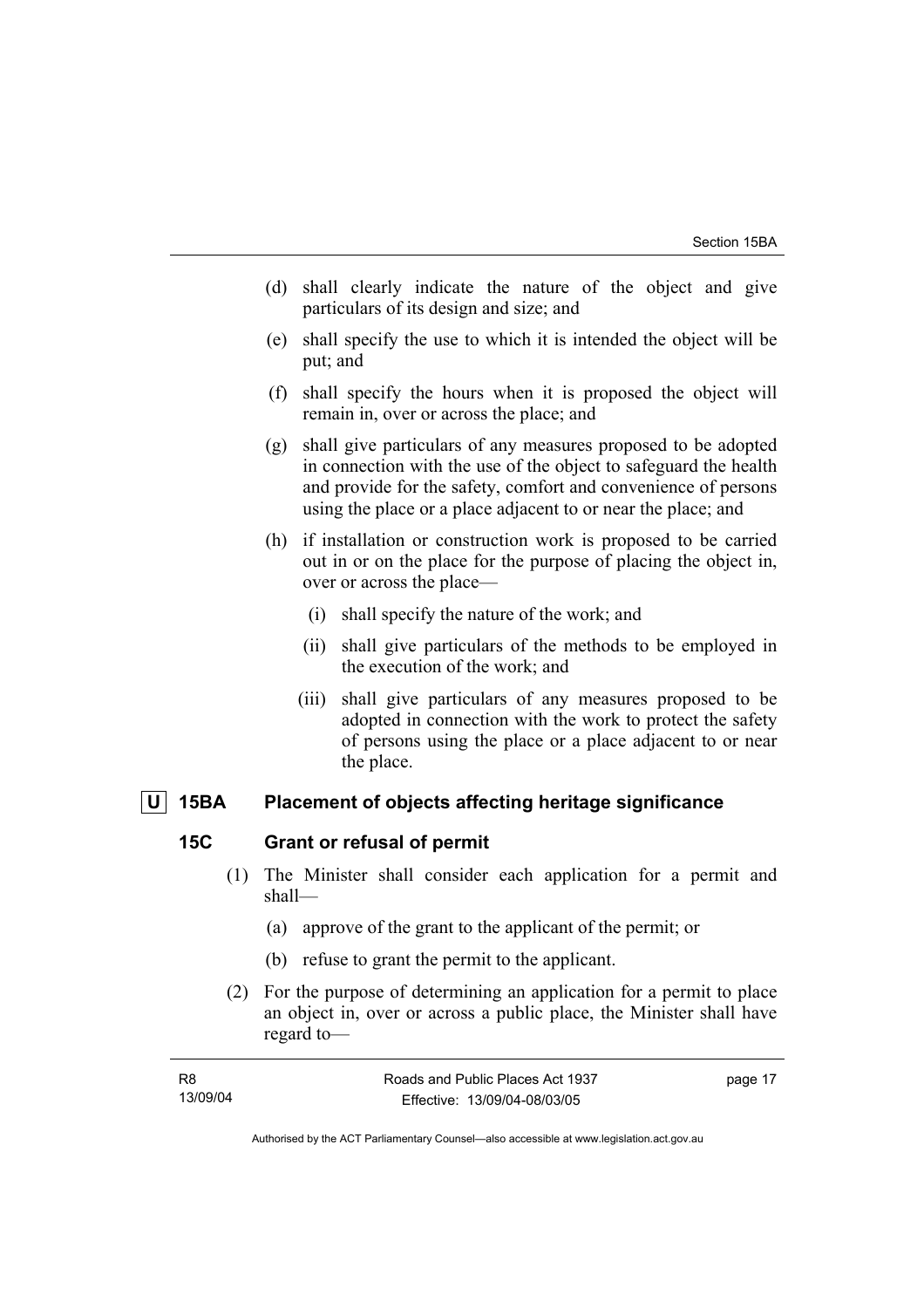- (a) whether the place is a suitable place in, over or across which to place the object; and
- (b) whether the object will be structurally sufficient, safe and stable; and
- (c) the interests of the public and, in particular—
	- (i) whether the object, placed in, over or across the place, would be likely to be to the benefit or detriment of persons using the place or a place adjacent to or near the place; and
	- (ii) whether adequate provision is proposed to be made in connection with the use of the object to safeguard the health and provide for the safety, comfort and convenience of persons using the place or a place adjacent to or near the place; and
- (d) the interests of persons carrying on business in the vicinity of the place and, in particular, the interests of a person carrying on, in the vicinity of the place, a business similar to the business (if any) carried on, in the vicinity of the place, by the applicant; and
- (e) if installation or construction work is proposed to be carried out in or on the place for the purpose of placing the object in, over or across the place—
	- (i) whether it is desirable to allow the work to be carried out in or on the place; and
	- (ii) whether the work will be suitable for the purpose; and
	- (iii) whether adequate provision is proposed to be made in connection with the work to protect the safety of persons using the place or a place adjacent to or near the place.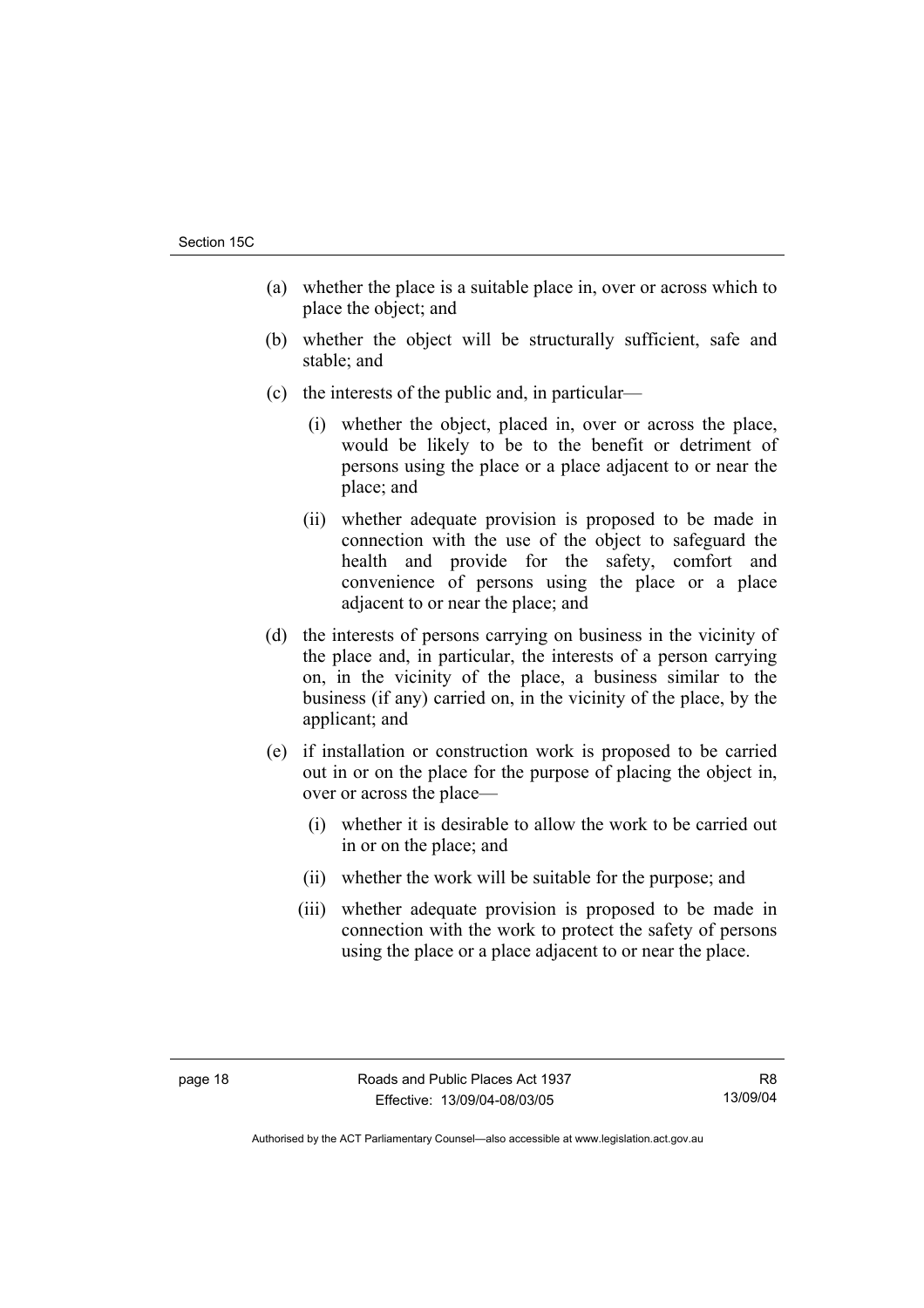#### **15D Permit may be subject to conditions**

If the Minister approves of the grant to an applicant of a permit to place an object in, over or across a public place, the Minister may grant the permit subject to any of the following conditions that the Minister considers appropriate:

- (a) that the object will be of a type or design specified by the Minister;
- (b) that the object will be properly maintained and will not be allowed to become structurally insufficient, unsafe or unstable;
- (c) that the holder of the permit will not allow the object, whether directly or indirectly, to adversely affect the health or safety of persons using the place or a place adjacent to or near the place;
- (d) that adequate provision will be made for the disposal of refuse and waste from, and for the drainage of, the place;
- (e) that, during the hours between sunset and sunrise that the object is in the place, the place will be illuminated in a way that indicates clearly the object;
- (f) that the place will be fenced or enclosed in a way that prevents persons being endangered or inconvenienced by the object;
- (g) that any installation or construction work to be carried out in or on the place for the purpose of placing the object in, over or across the place will be carried out in a proper, skilful and safe way;
- (h) that the applicant will insure himself or herself and keep himself or herself insured against liability in relation to—
	- (i) death, bodily injury or illness; or
	- (ii) loss of, or damage to, property;

occurring in connection with the object.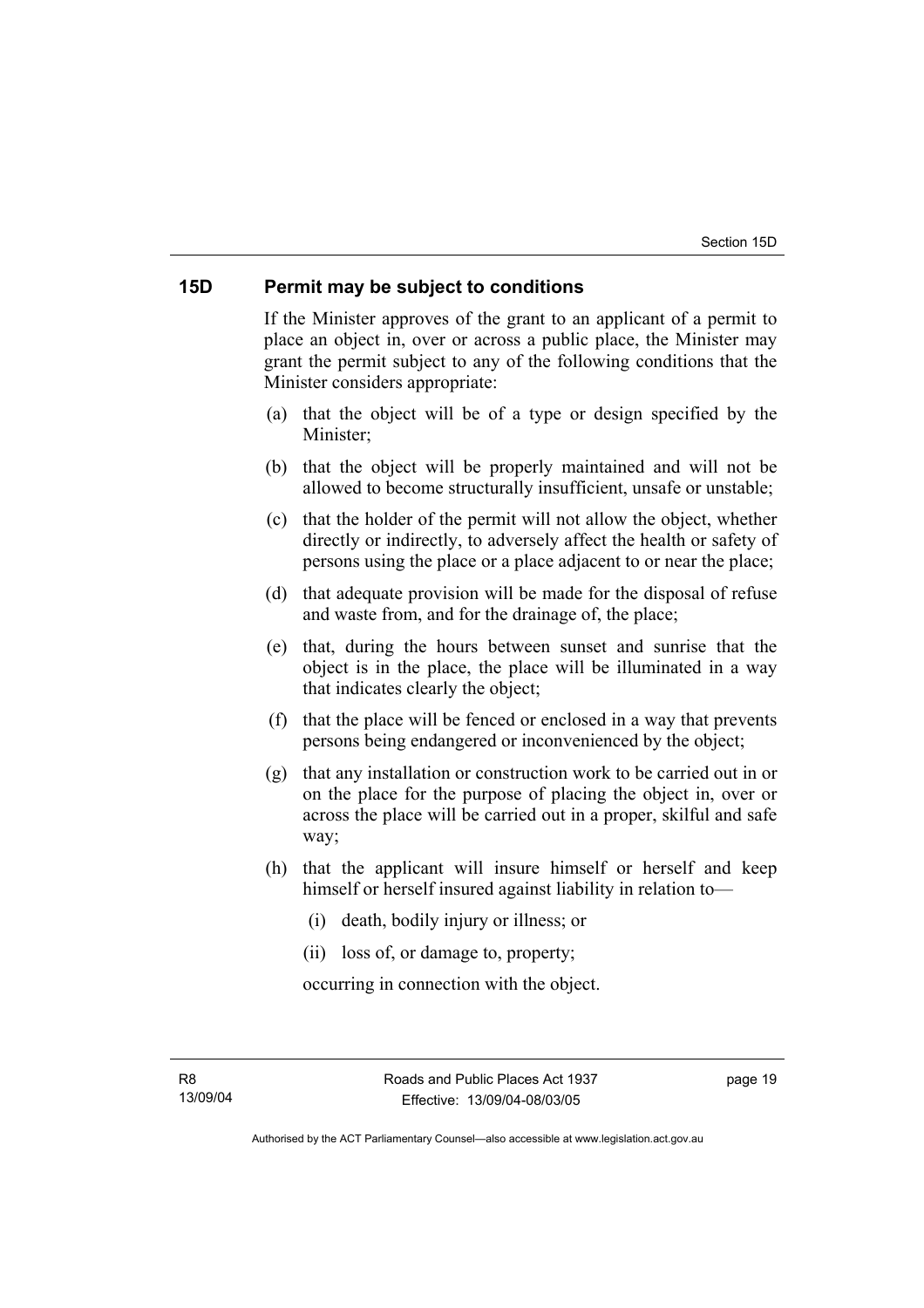## **15E Grant of permit**

- (1) If the Minister approves of the grant to an applicant of a permit, the Minister shall notify the applicant in writing of the grant and of any conditions to which the permit is subject and shall issue the permit to the applicant.
	- *Note* A fee may be determined under s 9A (Determination of fees) for this section.
- (2) A permit granted under this Act shall clearly identify the place in relation to which the permit is granted and shall specify—
	- (a) the name and address of the person to whom the permit is granted; and
	- (b) the object permitted to be placed in, over or across the place; and
	- (c) the use to which the object may be put; and
	- (d) the hours when the object may remain in, over or across the place; and
	- (e) the period for which the permit is granted; and
	- (f) the conditions (if any) to which the permit is subject.

## **15F Cancellation of permit**

The Minister may, on any of the following grounds, cancel a permit authorising a person to place an object in, over or across a public place:

- (a) that a permit was granted in error or in consequence of a false statement made or misleading information given by the holder of the permit;
- (b) that the holder of the permit has failed to take reasonable steps to prevent the object being used for a purpose other than the purpose specified in the permit;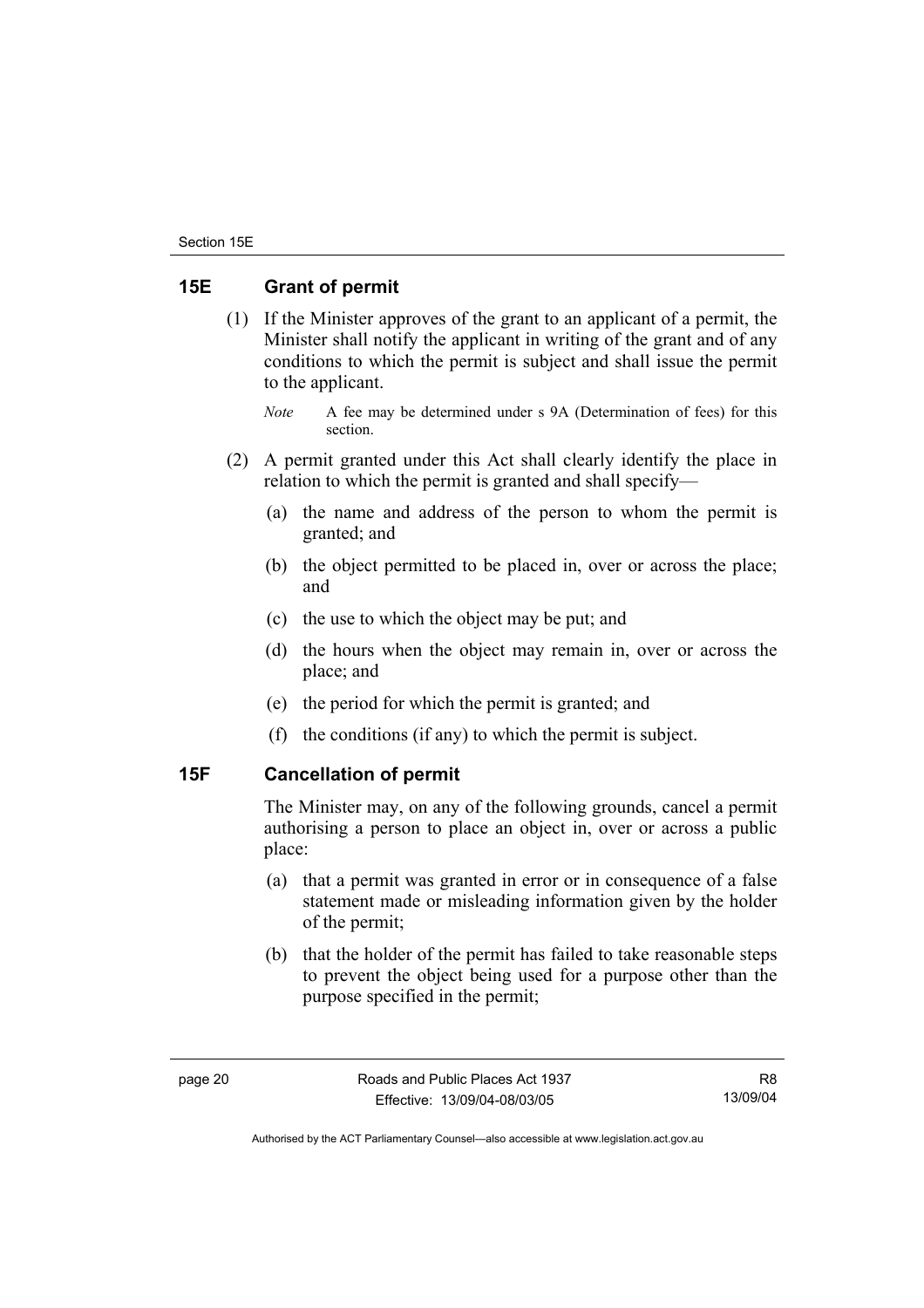- (c) that the holder of the permit has permitted the object to remain in the public place at a time other than a time allowed by the permit;
- (d) that the holder of the permit has failed to comply with a condition to which the permit is subject;
- (e) that the public place is no longer a suitable place to be the subject of a permit under this Act;
- (f) that the object is not serving a purpose beneficial to the interests of the public;
- (g) that the object has resulted in, whether directly or indirectly, the interests of a person carrying on business in the vicinity of the place being adversely affected.

## **15G Review of decisions of Minister**

- (1) Application may be made to the administrative appeals tribunal for a review of a decision of the Minister—
	- (a) under section 15C (1) (b) to refuse to grant a permit; or
	- (b) under section 15D to grant a permit subject to a condition; or
	- (c) under section 15F to cancel a permit.
- (2) If the Minister makes a decision of the kind referred to in subsection (1), the Minister shall give notice of the decision to a person whose interests are affected by the decision.
- (3) A notice under subsection (2) shall be in accordance with the requirements of the code of practice in force under the *Administrative Appeals Tribunal Act 1989*, section 25B (1).

## **15H Rights of holder of permit**

 (1) For the purpose of ensuring that an object to which a permit relates is used for the purpose specified in the permit, the holder of the permit may determine the persons who may make use of the object

page 21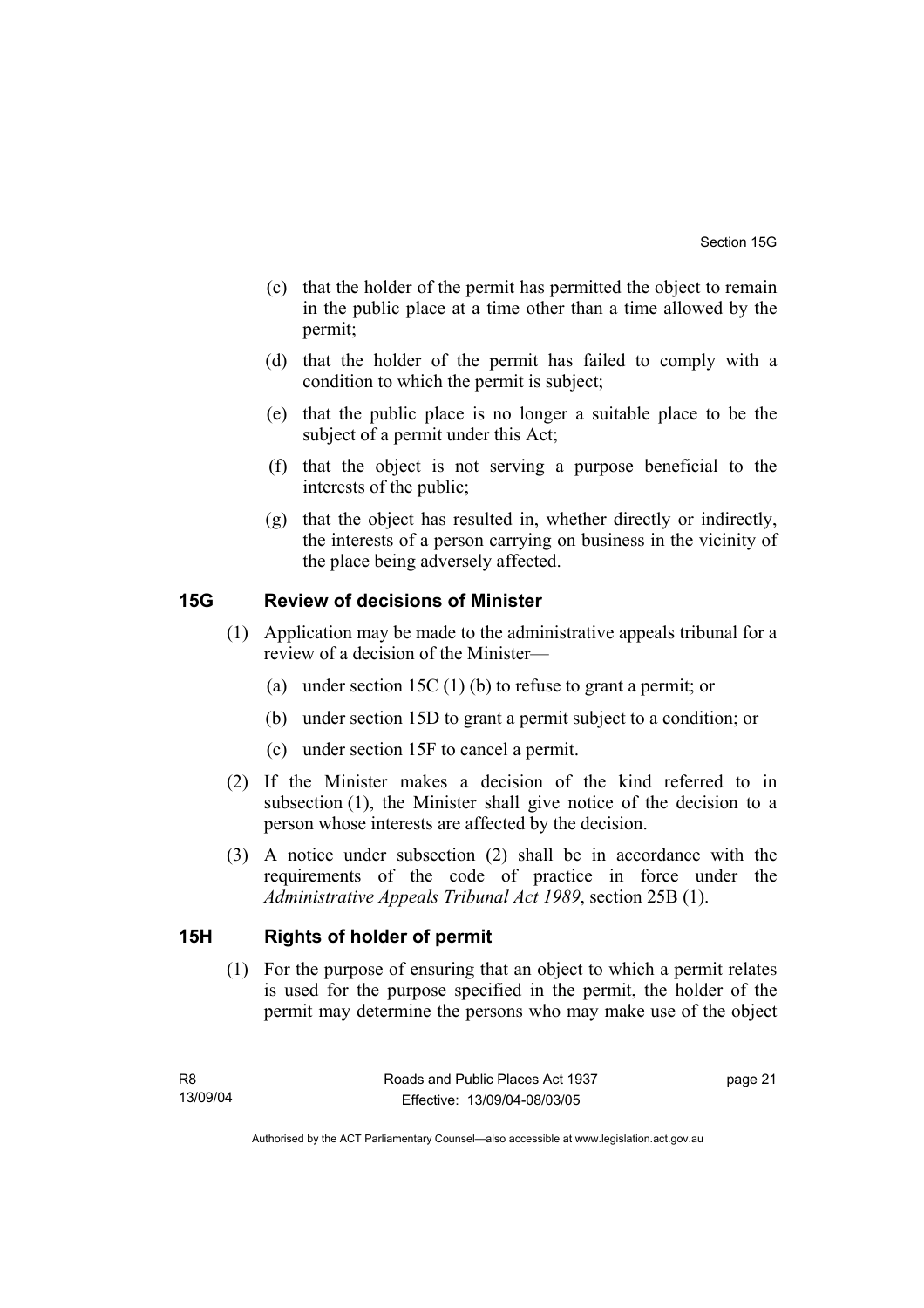and any equipment or services provided in connection with the object.

 (2) Nothing in subsection (1) or in any other provision of this Act prevents a place that is a public place for the purposes of a law in force in the ACT from continuing to be a public place for the purposes of that law.

#### **15J Term of permit**

A permit, unless sooner surrendered or cancelled, remains in force for the period, not longer than 12 months, specified in the permit.

### **15K Renewal of permit**

- (1) If the holder of a permit applies to the Minister for its renewal (whether the application is made before or after the end of the permit's term), the Minister must renew the permit.
	- *Note* A fee may be determined under s 9A (Determination of fees) for this section.
- (2) If the Minister renews a permit—
	- (a) the permit as renewed continues in force for the period, not longer than 12 months, specified in the renewal; and
	- (b) that period begins at the end of the period when, apart from its renewal, the permit would have been in force.
- (3) The Minister shall not renew a permit if the object to which the permit related has been removed under section 15N (1).

#### **15L Loss or destruction of permit**

If the Minister is satisfied that a permit has been lost, defaced or destroyed, he or she may issue to the holder of the permit a certified copy of the permit and that copy is, for this Act, of the same effect as the permit.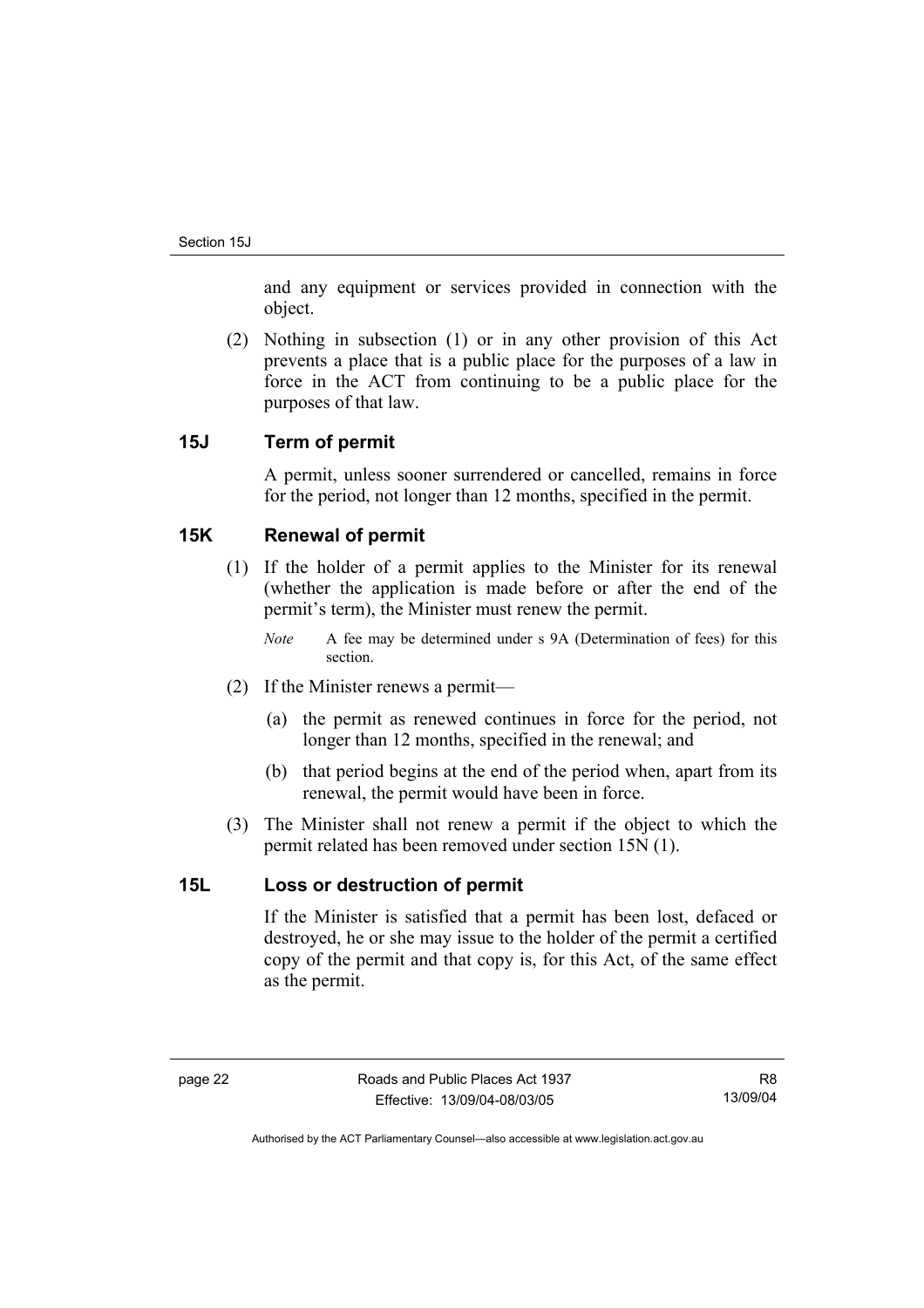## **15M Notice to remove object**

 (1) If a permit expires or is surrendered or cancelled, the Minister shall, as soon as possible after the expiry, surrender or cancellation of the permit, if the object to which the permit related is still in, over or across the public place to which the permit related, by written notice given to the person who held the permit, require that person, within the period specified in the notice, being a period of not less than 14 days after the notice is given, to remove the object from the public place.

*Note* For the giving of documents, see *Legislation Act 2001*, pt 19.5.

 (2) If a notice is given under subsection (1) following the expiry of a permit and the permit is subsequently renewed under section 15K (1), the notice ceases to have effect.

## **15N Removal of objects by Territory**

- (1) If a person fails to comply with a notice given to him or her under section 15M (1), the Minister shall cause the object to which the notice relates to be removed and placed in storage.
- (2) If a notice is given to a person under section 15M (1) and the object to which the notice relates is removed under subsection (1), the Minister shall give to the person a further notice stating—
	- (a) the place where the object is stored; and
	- (b) that the object will be given to the person at the place where it is being stored if, within 28 days after the notice is given, the person pays to the Territory—
		- (i) the amount specified in the notice in relation to the costs and expenses incurred or to be incurred by the Territory in making good any damage caused to the public place by the removal of the object; and
		- (ii) the amount specified in the notice in relation to the costs and expenses incurred by the Territory in removing the object; and

| - R8     | Roads and Public Places Act 1937 | page 23 |
|----------|----------------------------------|---------|
| 13/09/04 | Effective: 13/09/04-08/03/05     |         |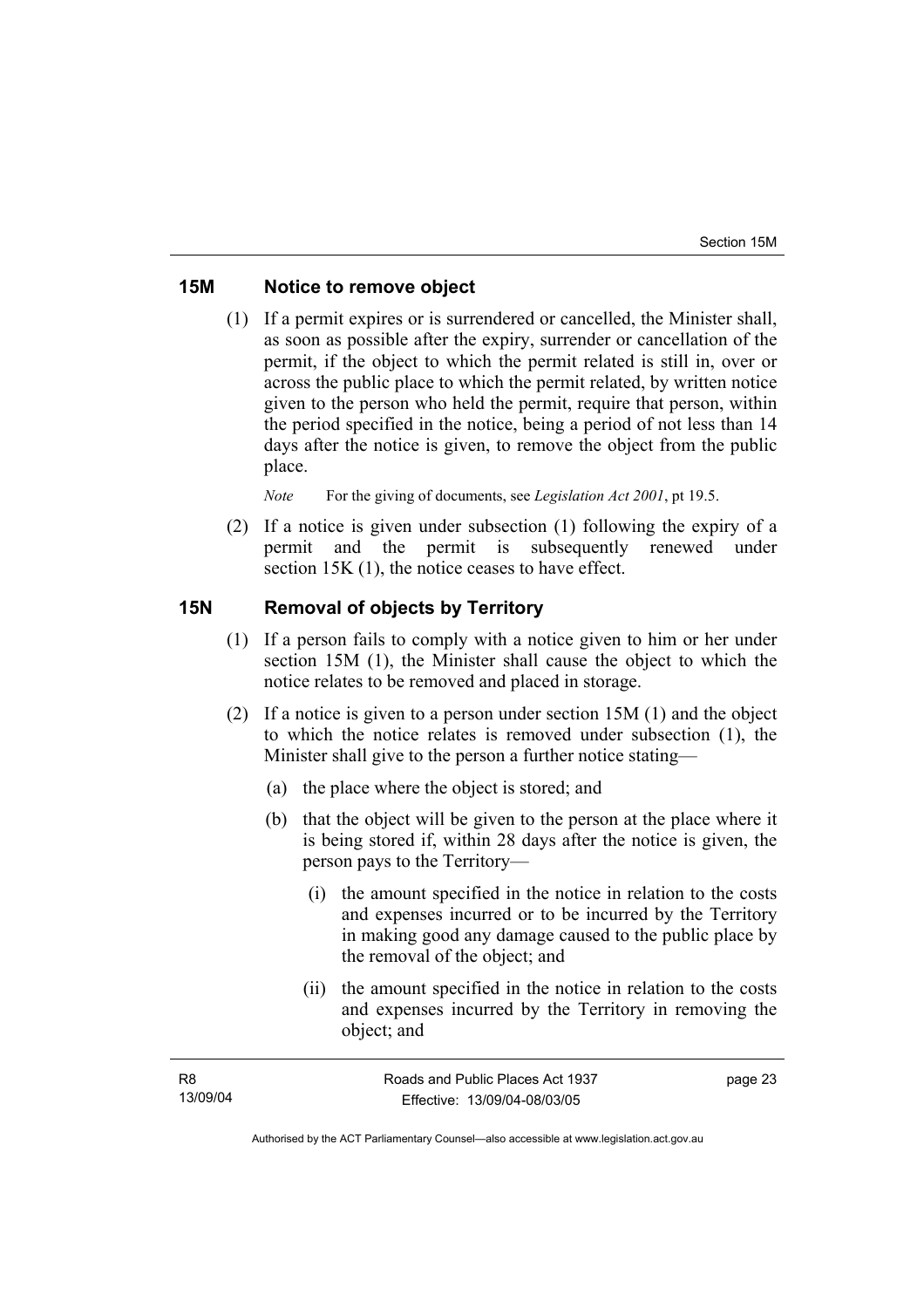- (iii) an amount in relation to the costs and expenses of storage of the object, being an amount calculated in accordance with the rate specified in the notice; and
- (c) that, if, within the time specified in paragraph (b), the amounts referred to in that paragraph are not paid and the object removed from the place where it is being stored—
	- (i) the ownership of the object shall be deemed, for all purposes, to vest in the Territory; and
	- (ii) the object may be disposed of in the way the Minister directs.

*Note* For the giving of documents, see *Legislation Act 2001*, pt 19.5.

- (3) In relation to a notice given under subsection (2)—
	- (a) the amount to be specified in the notice for subsection (2) (b) (i) is the amount of the reasonable costs and expenses incurred or to be incurred by the Territory in making good any damage caused to the public place by the removal of the object; and
	- (b) the amount to be specified in the notice for subsection (2) (b) (ii) is the amount of the reasonable costs and expenses incurred by the Territory in removing the object; and
	- (c) the rate to be specified in the notice for subsection  $(2)$  (b) (iii) is the rate necessary to cover the reasonable costs and expenses of storage of the object.

## **15P Disposal of objects by Territory**

- (1) If a person to whom a notice is given under section 15N (2) does not, within 28 days after the notice is given to him or her—
	- (a) pay to the Territory the amounts referred to in the notice; and
	- (b) remove the object to which the notice relates from the place where it is being stored;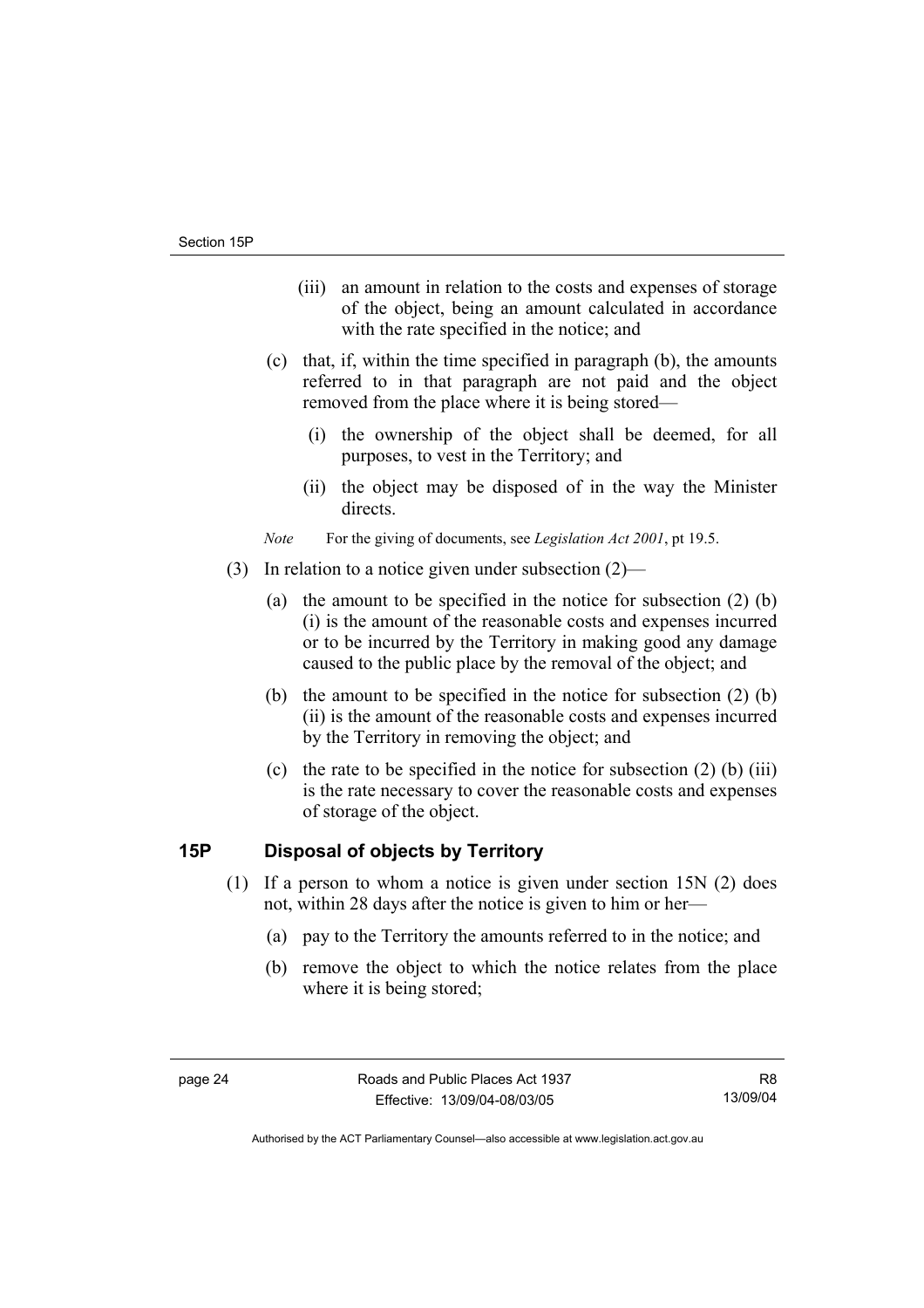the ownership of the object is taken, for all purposes, to vest in the Territory and the object may be disposed of in the way the Minister directs.

- (2) If, under subsection (1), an object is sold by the Territory, the proceeds of the sale shall be applied—
	- (a) in repaying to the Territory—
		- (i) the amounts specified, for section  $15N(2)$  (b) (i) and (ii), in the notice given under section 15N (2) in relation to the object; and
		- (ii) the amount of the costs and expenses incurred by the Territory in connection with the storage of the object, being an amount calculated in accordance with the rate specified, for section 15N (2) (b) (iii), in that notice; and
		- (iii) the amount of the reasonable costs and expenses incurred by the Territory in connection with the sale of the object; and
	- (b) in payment of the balance (if any) to the person to whom the notices under sections 15M (1) and 15N (2) were given.

## **15R Change of address**

 (1) If the name or address of the holder of a permit is changed, the holder must immediately give to the Minister written notice of the change and give the permit to the Minister.

Maximum penalty: 1 penalty unit.

 (2) The Minister shall, as soon as practicable after receipt of the permit, enter the particulars of the change on the permit and return it to the holder.

## **15S Approved forms**

(1) The Minister may, in writing, approve forms for this Act.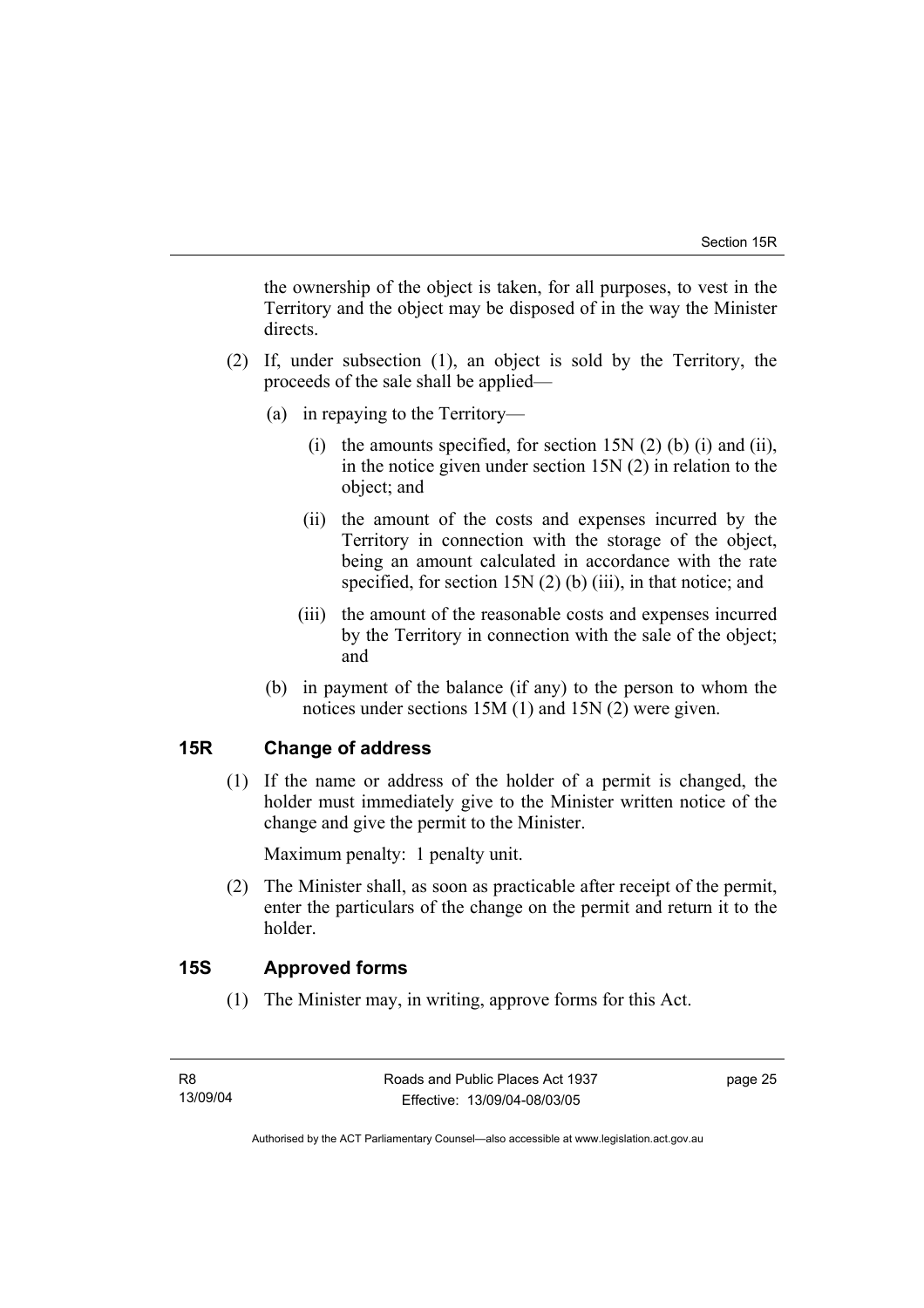(2) If the Minister approves a form for a particular purpose, the approved form must be used for that purpose.

*Note* For other provisions about forms, see *Legislation Act 2001*, s 255.

(3) An approved form is a notifiable instrument.

*Note* A notifiable instrument must be notified under the *Legislation Act 2001*.

## **15T Occupation etc of public land under Land Act licence**

A person is not required to hold a permit under this Act to place an object in, over or across, or otherwise interfere with, a public place if—

- (a) the person holds a licence under the *Land (Planning and Environment) Act 1991* to occupy or use the public place; and
- (b) the public place is being occupied or used in accordance with the licence.

## **15U Occupation etc of public land under Hawkers Act licence**

A person is not required to hold a permit under this Act to park a vehicle (within the meaning of the *Hawkers Act 2003*) in a public place if—

- (a) the person holds a licence under the *Hawkers Act 2003* to use the vehicle to sell goods or services in the public place; and
- (b) the person is carrying on the business of a hawker under that Act in accordance with the licence.

## **16 Regulation-making power**

The Executive may make regulations for this Act.

*Note* Regulations must be notified, and presented to the Legislative Assembly, under the *Legislation Act 2001*.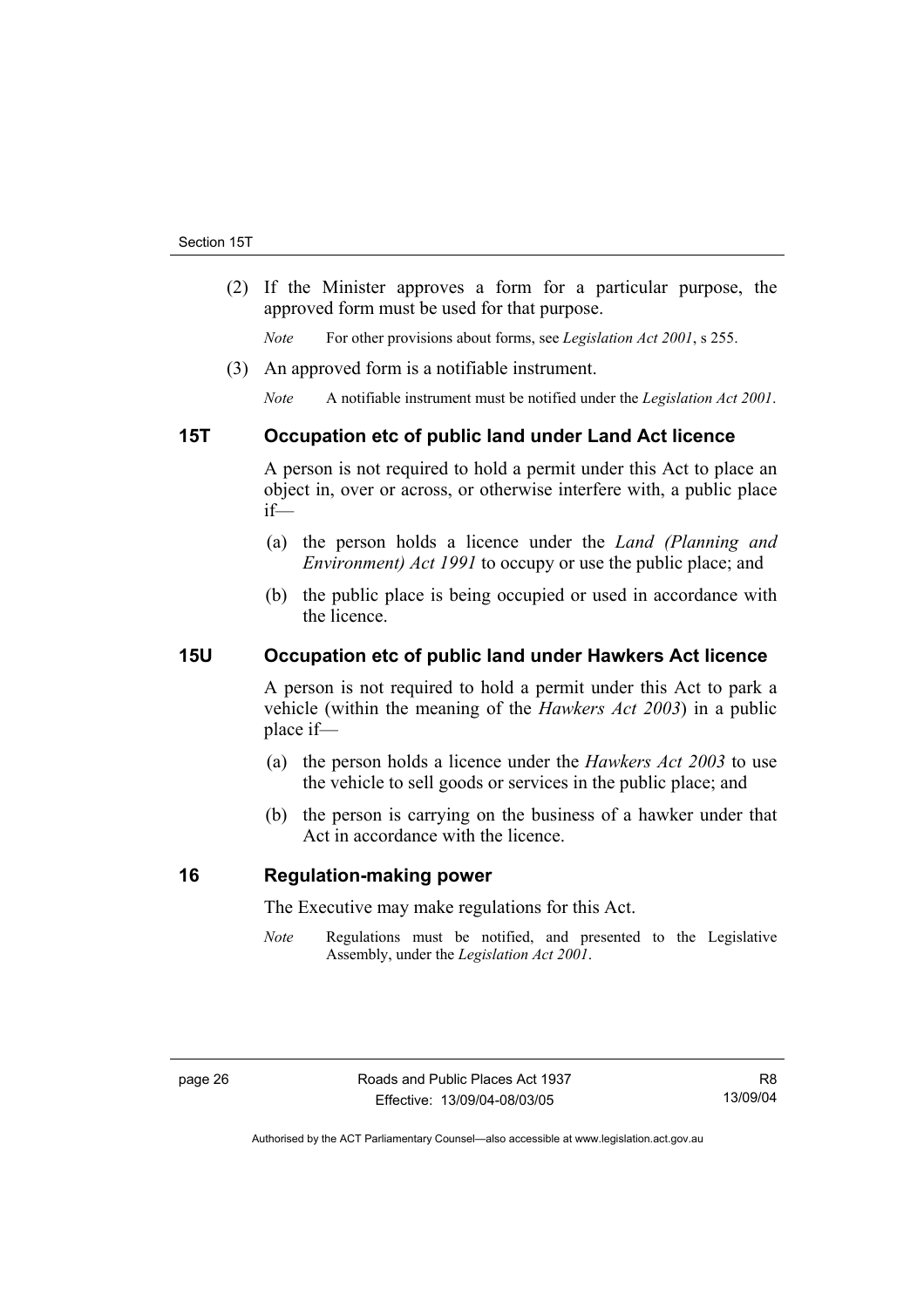## **Dictionary**

(see s 2)

- *Note 1* The *Legislation Act 2001* contains definitions and other provisions relevant to this Act.
- *Note 2* In particular, the *Legislation Act 2001*, dict, pt 1, defines the following terms:
	- ACT
	- chief executive
	- document
	- penalty unit (see s 133)
	- property
	- Territory land
	- the Territory.

*code of practice* means the code of practice approved by the Minister under section 12A (1).

*object* includes any item of movable personal property.

*owner*, of land, means the lessee of the land.

*permit* means a permit granted under this Act.

*public place* means unleased Territory land that the public are entitled to use or that is open to, or used by, the public, and includes every public road.

*public road* means any street, road, lane, thoroughfare, footpath, or place that is Territory land open to, or used by, the public.

*retention area*—see the *Uncollected Goods Act 1996*, section 4.

*roads and public places officer* means a roads and public places officer appointed under section 2B.

*sign* includes a notice and an advertisement.

R8 13/09/04 page 27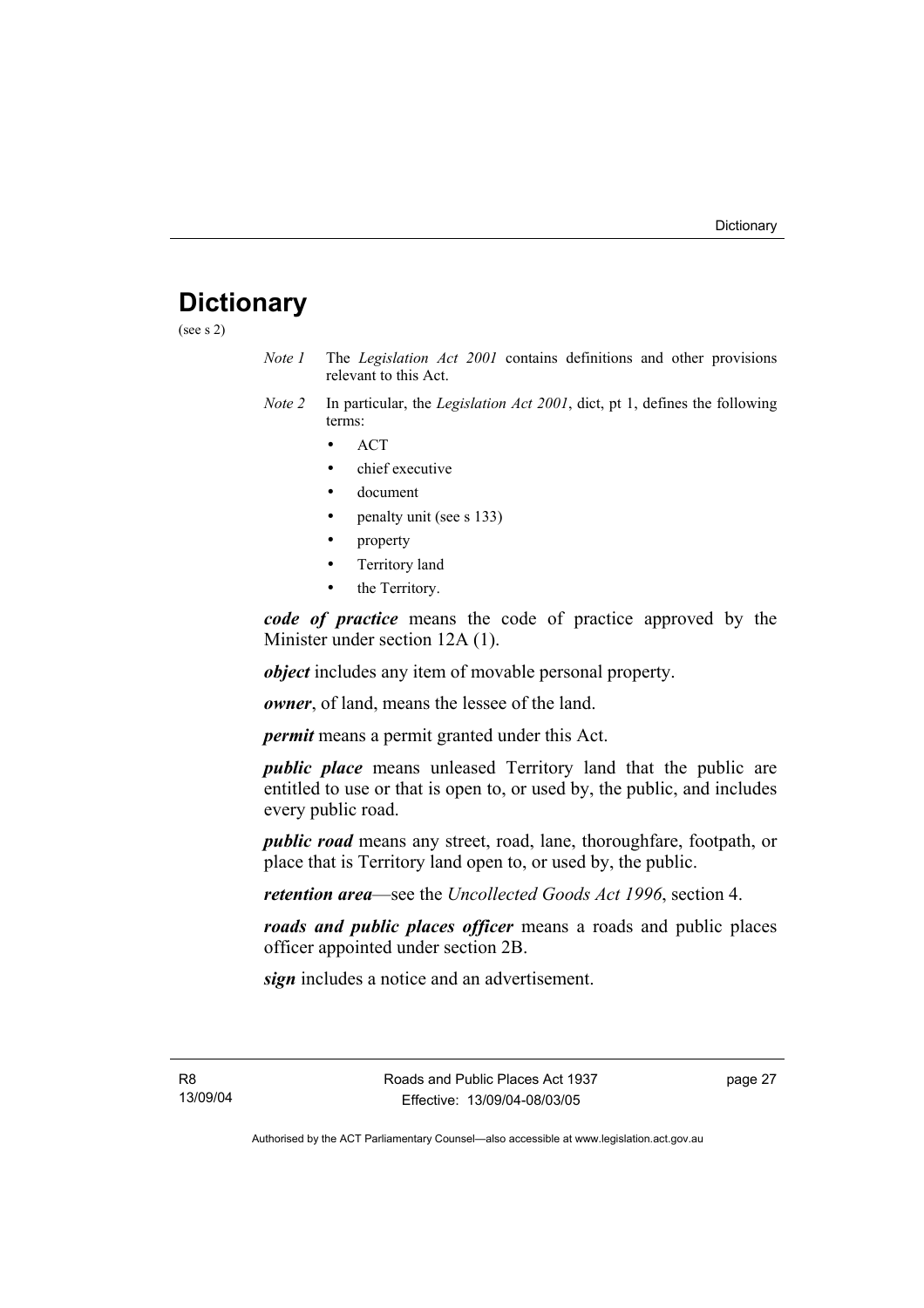Dictionary

*vehicle*—see the *Road Transport (General) Act 1999*, dictionary.

*Note* The def defines *vehicle* as any vehicle on wheels (other than a vehicle used on railways or tramways) or a prescribed vehicle.

page 28 Roads and Public Places Act 1937 Effective: 13/09/04-08/03/05

R8 13/09/04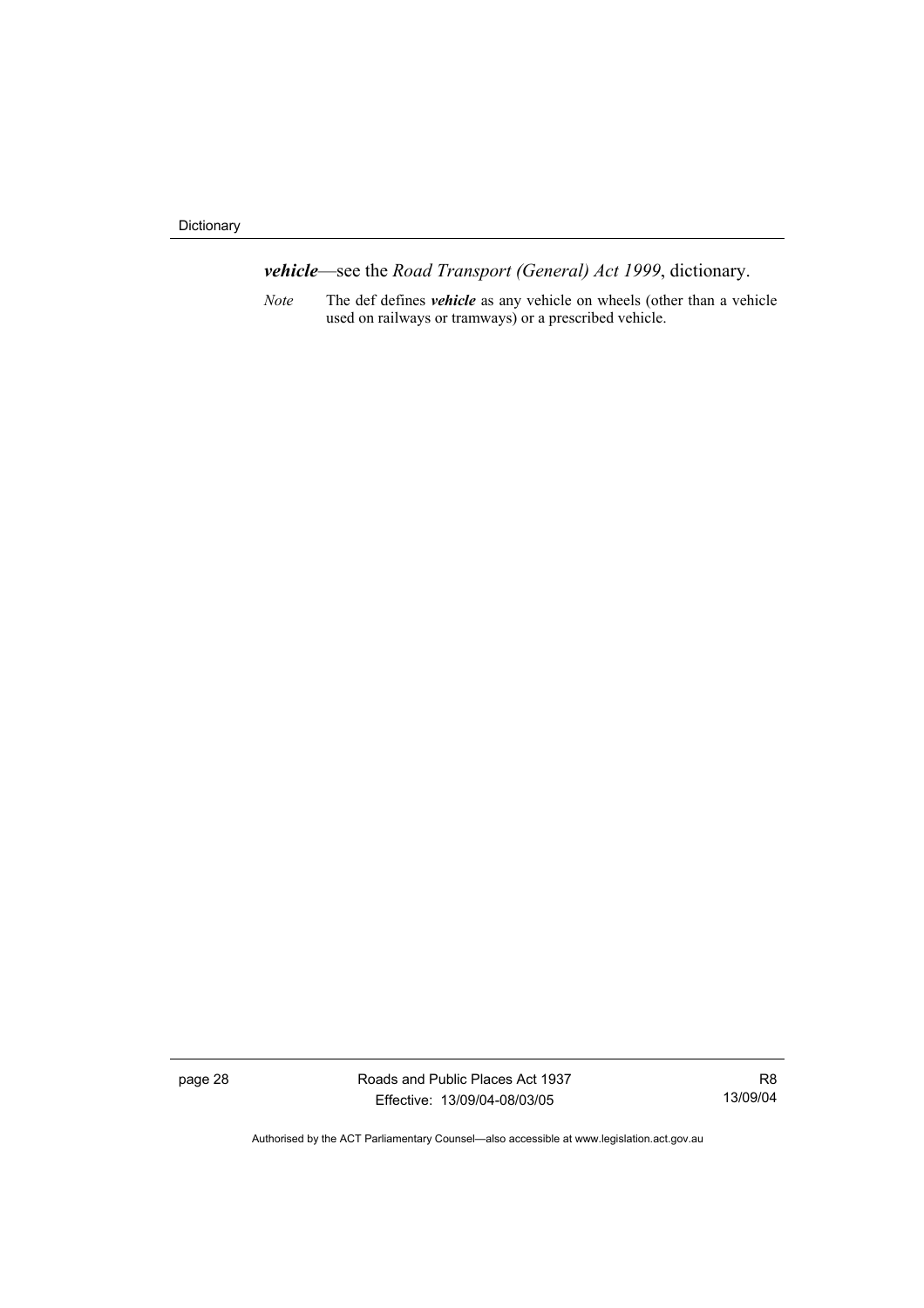## **Endnotes**

## **1 About the endnotes**

Amending and modifying laws are annotated in the legislation history and the amendment history. Current modifications are not included in the republished law but are set out in the endnotes.

Not all editorial amendments made under the *Legislation Act 2001*, part 11.3 are annotated in the amendment history. Full details of any amendments can be obtained from the Parliamentary Counsel's Office.

Uncommenced amending laws and expiries are listed in the legislation history and the amendment history. These details are underlined. Uncommenced provisions and amendments are not included in the republished law but are set out in the last endnote.

If all the provisions of the law have been renumbered, a table of renumbered provisions gives details of previous and current numbering.

The endnotes also include a table of earlier republications.

| $am = amended$                             | $ord = ordinance$                         |
|--------------------------------------------|-------------------------------------------|
| $amdt = amendment$                         | orig = original                           |
| $ch = chapter$                             | par = paragraph/subparagraph              |
| $cl = clause$                              | $pres = present$                          |
| $def = definition$                         | $prev = previous$                         |
| $dict = dictionary$                        | $(\text{prev}) = \text{previously}$       |
| disallowed = disallowed by the Legislative | $pt = part$                               |
| Assembly                                   | $r = rule/subrule$                        |
| $div = division$                           | reg = regulation/subregulation            |
| $exp = expires/expired$                    | $renum = renumbered$                      |
| Gaz = Gazette                              | $reloc = relocated$                       |
| $hdg =$ heading                            | $R[X]$ = Republication No                 |
| IA = Interpretation Act 1967               | $RI =$ reissue                            |
| ins = inserted/added                       | s = section/subsection                    |
| $LA =$ Legislation Act 2001                | $sch = schedule$                          |
| $LR =$ legislation register                | $sdiv = subdivision$                      |
| LRA = Legislation (Republication) Act 1996 | $sub =$ substituted                       |
| $mod = modified/modification$              | SL = Subordinate Law                      |
| $o = order$                                | underlining = whole or part not commenced |
| om = omitted/repealed                      | or to be expired                          |

### **2 Abbreviation key**

R8 13/09/04 Roads and Public Places Act 1937 Effective: 13/09/04-08/03/05

page 29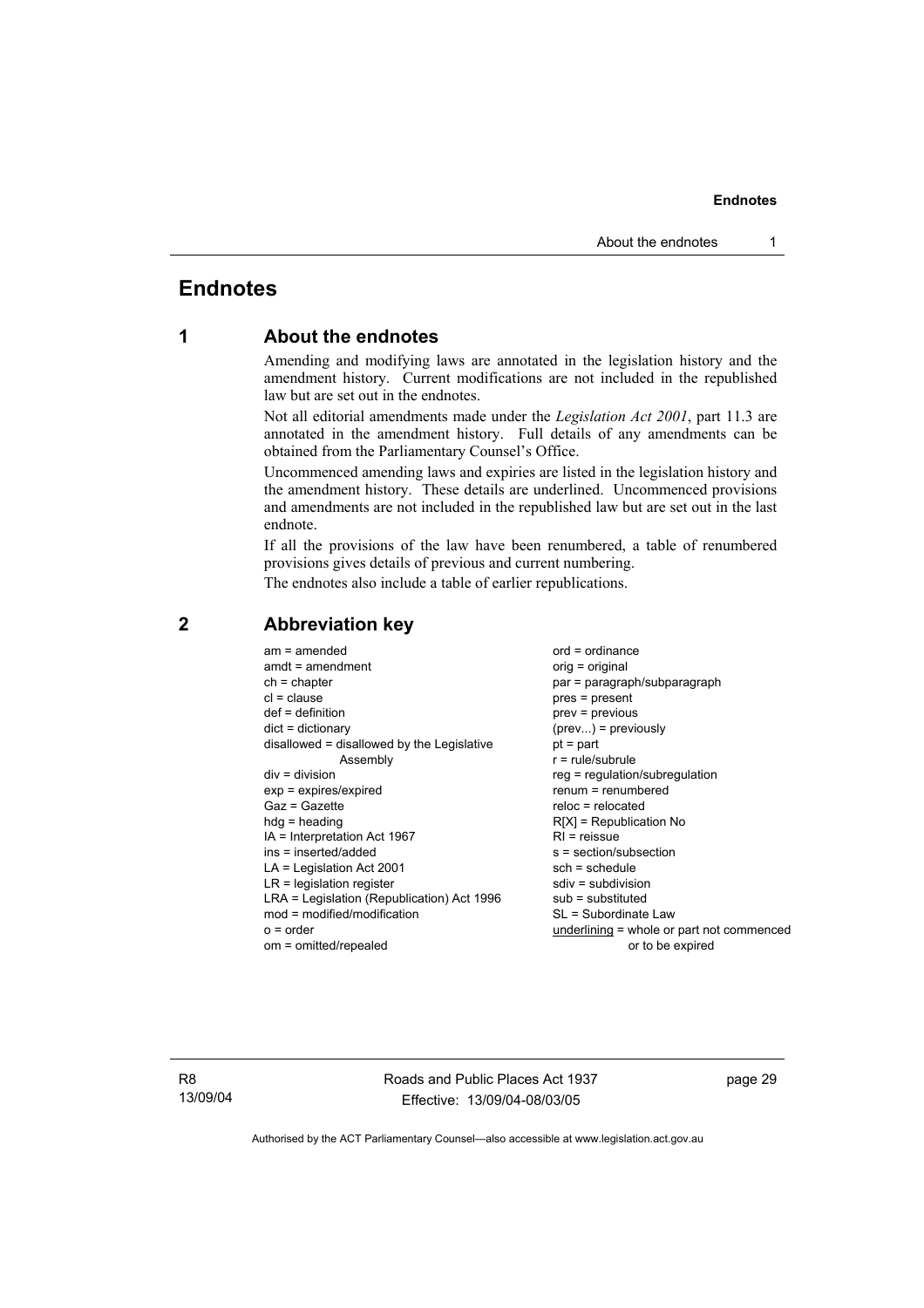3 Legislation history

## **3 Legislation history**

This Act was originally a Commonwealth ordinance—the *Roads and Public Places Ordinance 1937* No 24 (Cwlth).

The *Australian Capital Territory (Self-Government) Act 1988* (Cwlth), s 34 (4) converted most former Commonwealth ordinances in force in the ACT into ACT enactments. This allowed the ACT Legislative Assembly to amend and repeal the laws. This Act was converted into an ACT enactment on 11 May 1989 (selfgovernment day).

As with most ordinances in force in the ACT, the name was changed from *Ordinance* to *Act* by the *Self-Government (Citation of Laws) Act 1989* No 21, s 5 on 11 May 1989 (self-government day).

Before 11 May 1989, ordinances commenced on their notification day unless otherwise stated (see *Seat of Government (Administration) Act 1910* (Cwlth), s 12).

#### **Legislation before becoming Territory enactment**

#### **Roads and Public Places Act 1937 No 24**

notified 16 December 1937 commenced 16 December 1937

as amended by

#### **Ordinances Revision Ordinance 1959 No 21**  notified 23 December 1959

commenced 31December 1959

#### **Ordinances Revision (Decimal Currency) Ordinance 1966 No 19**  notified 23 December 1966 commenced 23 December 1966

#### **Roads and Public Places (Amendment) Ordinance 1976 No 72**  notified 30 December 1976 commenced 30 December 1976

#### **Roads and Public Places (Amendment) Ordinance 1983 No 15**  notified 27 July 1983 commenced 10 August 1983 (Cwlth Gaz 1983 No S172)

#### **Roads and Public Places (Amendment) Ordinance 1987 No 64**  notified 6 November 1987 commenced 6 November 1987

page 30 Roads and Public Places Act 1937 Effective: 13/09/04-08/03/05

R8 13/09/04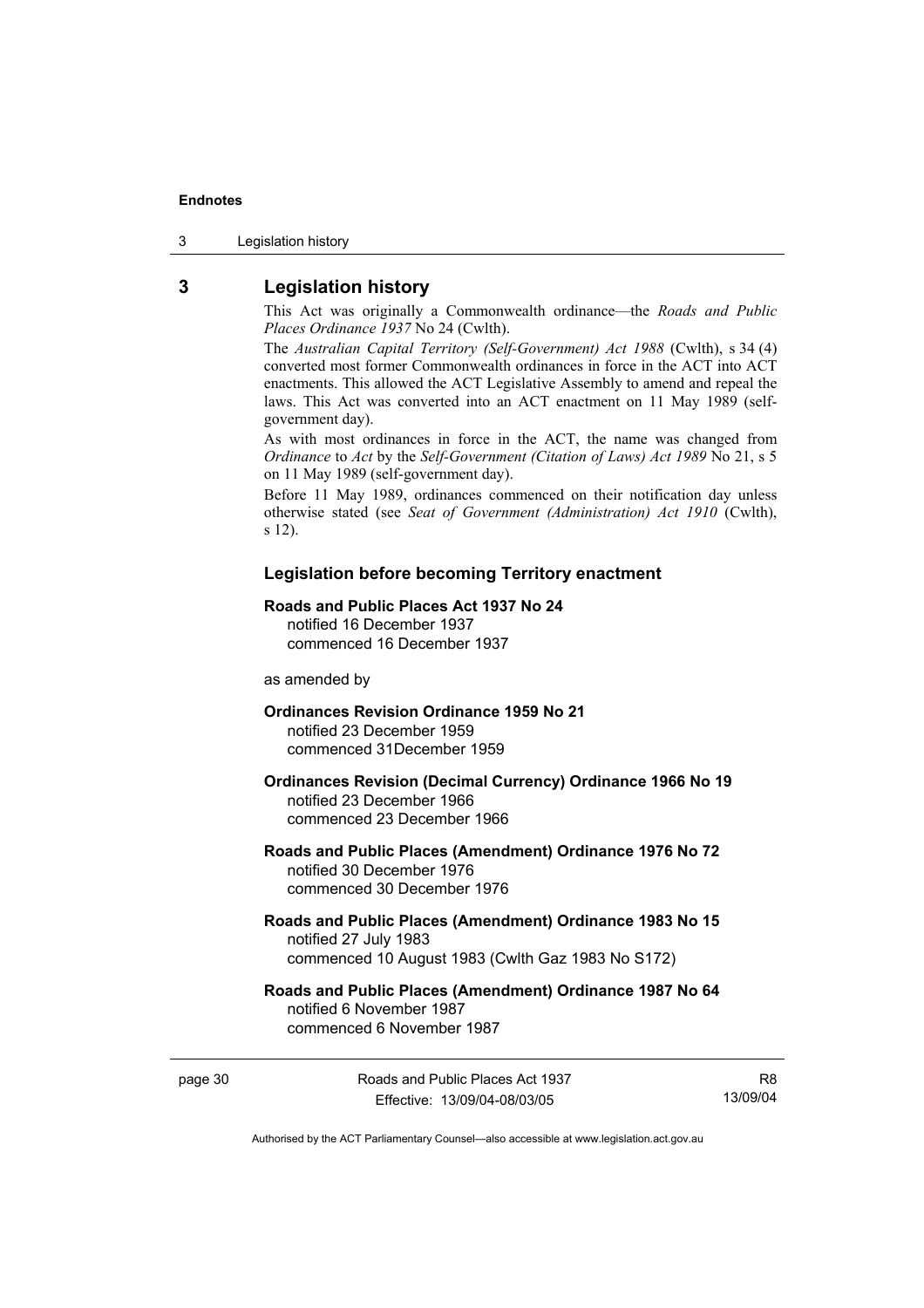#### **Self-Government (Consequential Amendments) Ordinance 1989 No 38 sch1**

notified 10 May 1989 (Cwlth Gaz 1989 No S160) s 1, s 2 commenced 10 May 1989 (s 2 (1)) sch 1 commenced 11 May 1989 (s 2 (2) and see Cwlth Gaz 1989 No S164)

#### **Legislation after becoming Territory enactment**

#### **Acts Revision (Position of Crown) Act 1993 No 44 s 3**

notified 27 August 1993 (Gaz 1993 No S165) commenced 27 August 1993 (s 2)

#### **Administrative Appeals (Consequential Amendments) Act 1994 No 60 sch 1**

notified 11 October 1994 (Gaz 1994 No S197) s 1, s 2 commenced 11 October 1994 (s 2 (1)) sch 1 commenced 14 November 1994 (s 2 (2) and see Gaz 1994 No S250)

#### **Statute Law Revision (Penalties Act 1994 No 81 sch**

notified 29 November 1994 (Gaz 1994 No S253) s 1, s 2 commenced 29 November 1994 (s 2 (1)) sch commenced 29 November 1994 (s 2 (2) and Gaz 1994 No S269)

#### **Statutory Offices (Miscellaneous Provisions) Act 1994 No 97 sch pt 1**

notified 15 December 1994 (Gaz No S280) s 1, s 2 commenced 15 December 1994 (s 2 (1)) sch pt 1 commenced 15 December 1994 (s 2 (2) and Gaz 1994 No S293)

#### **Roads and Public Places (Amendment) Act 1997 No 63**

notified 9 October 1997 (Gaz 1997 No S300) ss 1-3 commenced 9 October 1997 (s 2 (1)) remainder commenced 27 October 1997 (s 2 (2) and Gaz 1997 No S326)

#### **Roads and Public Places (Amendment) Act 1998 No 56**

notified 27 November 1998 (Gaz 1998 No S207) ss 1-3 commenced 27 November 1998 (s 2 (1)) s 11 (part) commenced 5 February 1999 (s 2 (2) and Gaz 1999 No S5)

remainder commenced 27 May 1999 (s 2 (3))

R8 13/09/04 page 31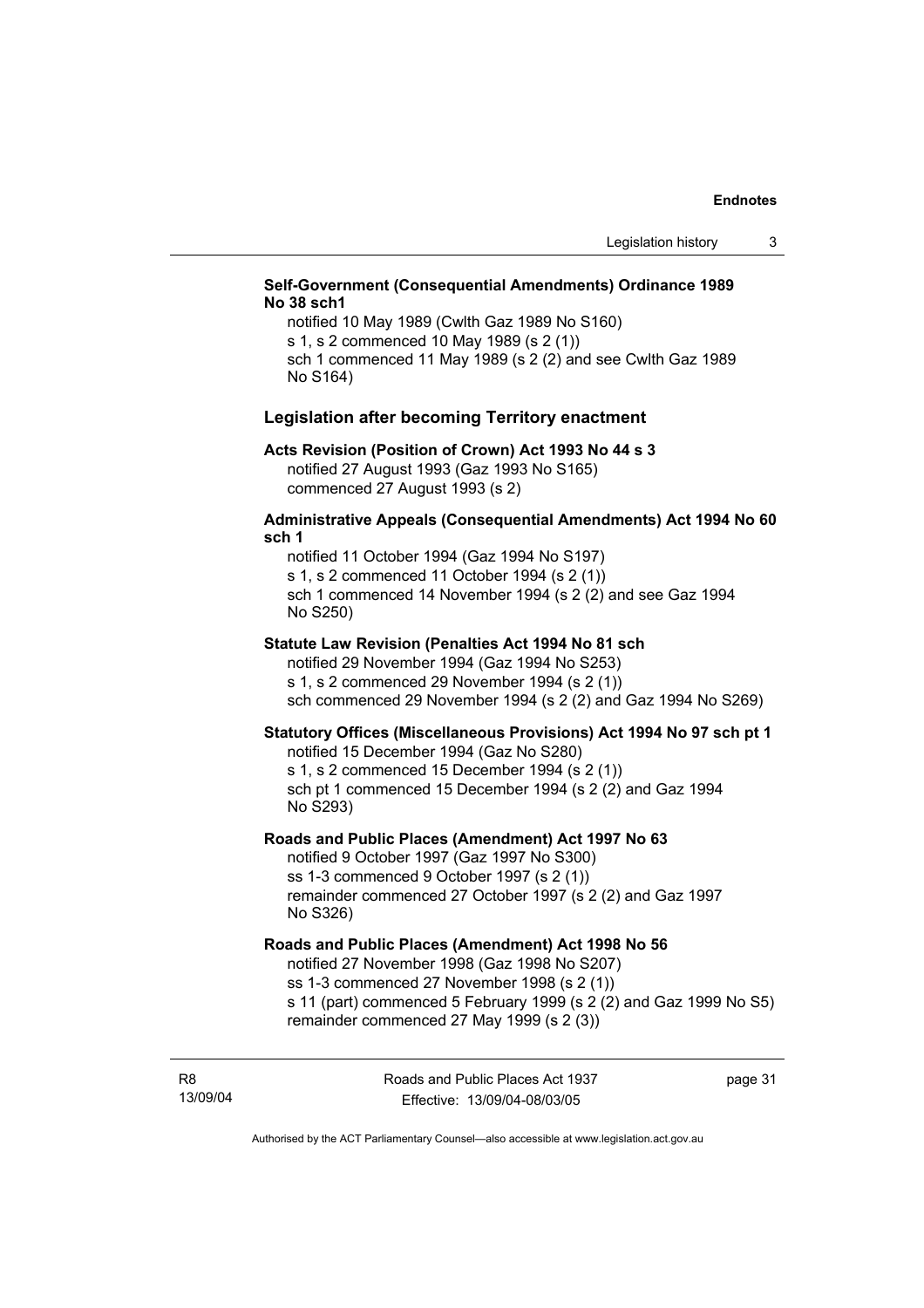| 4 | Amendment history |
|---|-------------------|
|---|-------------------|

#### **Legislation Amendment Act 2002 No 11 pt 2.43**

notified LR 27 May 2002

s 1, s 2 commenced 27 May 2002 (LA s 75) pt 2.43 commenced 28 May 2002 (s 2 (1))

#### **Statute Law Amendment Act 2002 No 30 pt 3.62**

notified LR 16 September 2002

s 1, s 2 taken to have commenced 19 May 1997 (LA s 75 (2))

pt 3.62 commenced 17 September 2002 (s 2 (1))

#### **Hawkers Act 2003 A2003-10 sch 1**

notified LR 27 March 2003 s 1, s 2 commenced 27 March 2003 (LA s 75 (1)) sch 1 commenced 27 September 2003 (s 2 and LA s 79)

#### **Land (Planning and Environment) (Compliance) Amendment Act 2003 A2003-34 pt 4**

notified LR 7 July 2003 s 1, s 2 commenced 7 July 2003 (LA s 75 (1)) pt 4 commenced 1 September 2003 (s 2 and CN2003-8)

#### **Roads and Public Places (Vandalism) Amendment Act 2004 A2004-46**  notified LR 11 August 2004

s 1, s 2 commenced 11 August 2004 (LA s 75 (1)) remainder commenced 13 September 2004 (s 2 and CN2004-23)

#### **Heritage Act 2004 A2004-57 sch 1 pt 1.10**

notified LR 9 September 2004 s 1, s 2 commenced 9 September 2004 (LA s 75 (1)) sch 1 pt 1.10 awaiting commencement (s 2) *Note* default commencement under LA s 79: 9 March 2005

#### **4 Amendment history**

| Title<br>title                             | am 1989 No 38                                                                                                                                |
|--------------------------------------------|----------------------------------------------------------------------------------------------------------------------------------------------|
| Name of Act<br>$\boldsymbol{\mathsf{s}}$ 1 | sub 2002 No 30 amdt 3.663                                                                                                                    |
| <b>Dictionary</b><br>s <sub>2</sub>        | def <i>authorized officer</i> am 1989 No 38<br>om 1994 No 97 sch pt 1<br>def code of practice ins 1998 No 56 s 4<br>om 2002 No 30 amdt 3.664 |

page 32 Roads and Public Places Act 1937 Effective: 13/09/04-08/03/05

R8 13/09/04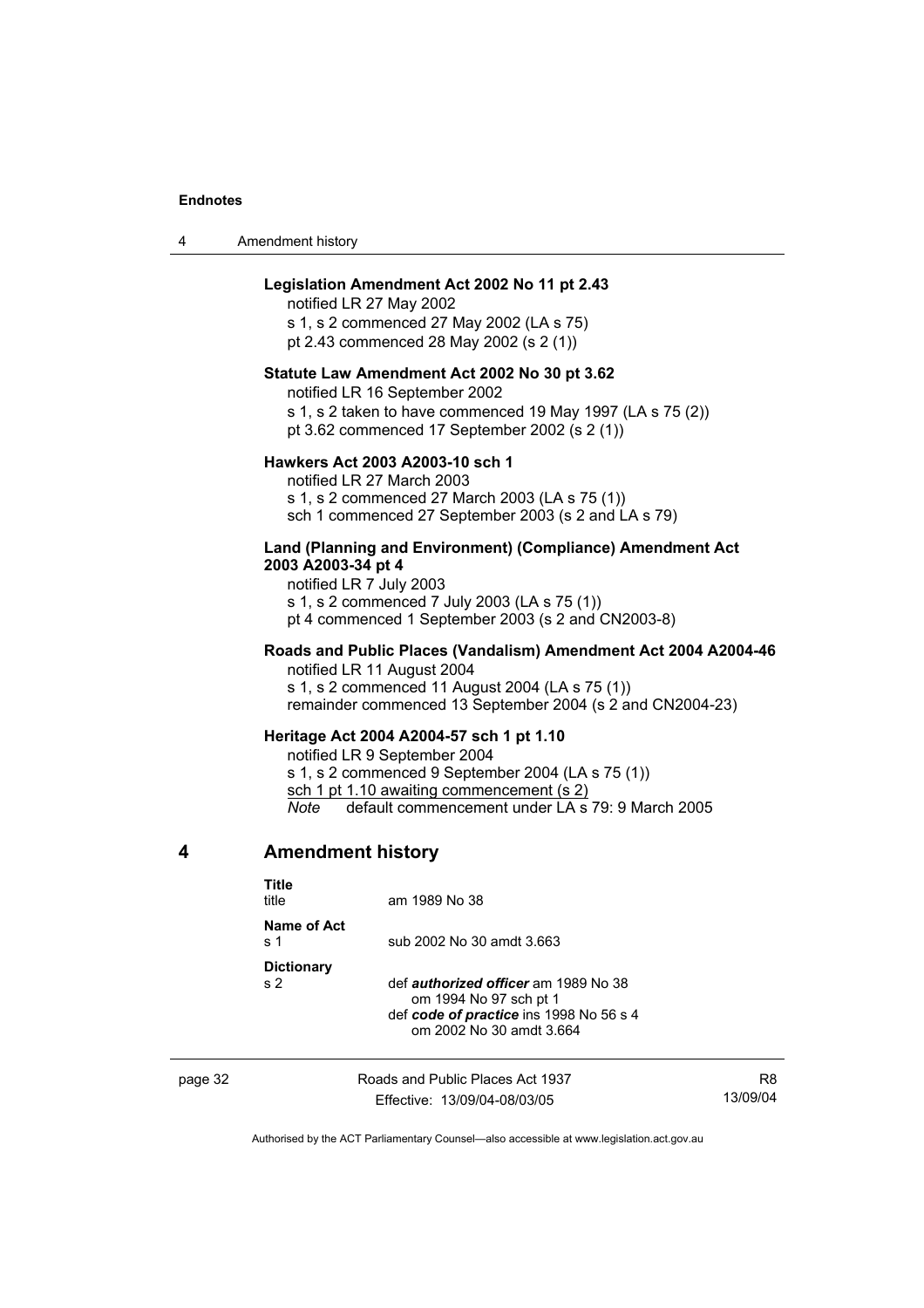def *determined fee* ins 1997 No 63 s 4 om 2002 No 30 amdt 3.664 def *object* ins 1998 No 56 s 4 om 2002 No 30 amdt 3.664 def *permit* ins 1976 No 72 om 2002 No 30 amdt 3.664 def *public place* am 1989 No 38; 1998 No 56 s 4 om 2002 No 30 amdt 3.664 def *public road* am 1959 No 21; 1989 No 38 om 2002 No 30 amdt 3.664 def *retention area* ins 1998 No 56 s 4 om 2002 No 30 amdt 3.664 def *roads and public places officer* ins 1994 No 97 sch pt 1 om 2002 No 30 amdt 3.664 def *sign* ins 1998 No 56 s 4 om 2002 No 30 amdt 3.664 sub 2002 No 30 amdt 3.664 **Offences against Act—application of Criminal Code etc**  s 2AA ins A2004-46 s 4 **Notes**  s 2A ins 1993 No 44 sch 1 sub 2002 No 11 amdt 2.88; 2002 No 30 amdt 3.664 **Application of Act to Territory**  s 2B ins 1994 No 97 sch pt 1 sub 2002 No 30 amdt 3.664 **Road and public places officers**  s 2C ins 2002 No 30 amdt 3.664 **Level of roads**  s 3 am 1994 No 97 sch pt 1; am 2002 No 30 amdt 3.665, amdt 3.666 **Temporary closing of roads**  s 4 am 1994 No 81 sch; 1994 No 97 sch pt 1; 1998 No 56 **Temporary roads**  s 5 am 1994 No 81 sch; 1994 No 97 sch pt 1; 1998 No 56; R2 LRA; ss renum R3 LA; 2002 No 30 amdt 3.667 **Drains for surface water**  s 6 am 2002 No 30 amdt 3.668 **Damage to or interference with public places and property on them**  s 7 am 1989 No 38; 1994 No 81 sch; 1994 No 97 sch pt 1; 1998 No 56; 2002 No 30 amdt 3.669

R8 13/09/04 Roads and Public Places Act 1937 Effective: 13/09/04-08/03/05

page 33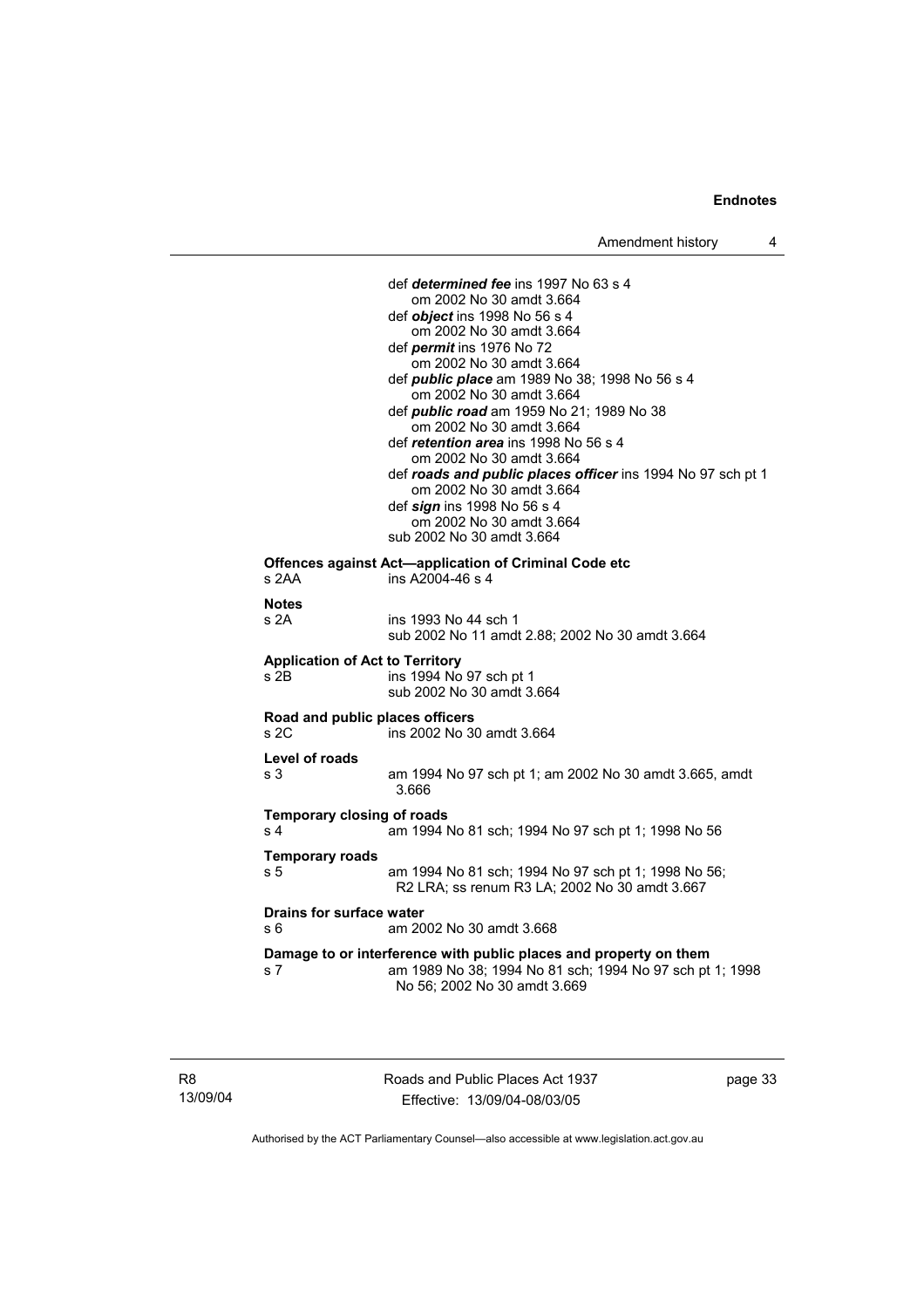| 4 | Amendment history                                                                                                                                  |
|---|----------------------------------------------------------------------------------------------------------------------------------------------------|
|   | Construction of culverts etc in public places<br>am 1976 No 72; 1994 No 81 sch; 1994 No 97 sch pt 1; 1998<br>s 8<br>No 56; 2002 No 30 amdt 3.669   |
|   | Permission to place culverts etc across, and to interfere with the surfaces of,                                                                    |
|   | public places<br>s 9<br>am 1976 No 72; 1983 No 15; 1994 No 97 sch pt 1; 1997 No 63<br>sub 2002 No 30 amdt 3.670                                    |
|   | <b>Determination of fees</b><br>s 9A<br>ins 1983 No 15<br>sub 1997 No 63; 2002 No 30 amdt 3.671                                                    |
|   | Excavations etc on public places to be lighted<br>am 1966 No 19; 1976 No 72; 1994 No 81 sch; 1998 No 56;<br>s 10<br>2002 No 30 amdt 3.672          |
|   | Alignment marks etc<br>s 11<br>am 1989 No 38; 1994 No 81 sch; 1998 No 56                                                                           |
|   | <b>Exhibition of advertisements or notices</b><br>am 1976 No 72; 1989 No 38; 1994 No 81 sch; 1994 No 97<br>s 12<br>sch pt 1; 2002 No 30 amdt 3.673 |
|   | Code of practice for removable signs<br>ins 1998 No 56<br>s 12A<br>sub 2002 No 30 amdt 3.674                                                       |
|   | Contents of code of practice<br>s 12B<br>ins 1998 No 56                                                                                            |
|   | Failure to comply with code<br>s 12C<br>ins 1998 No 56<br>am 2002 No 30 amdt 3.675                                                                 |
|   | <b>Indemnification of Territory</b><br>s 12D<br>ins 1998 No 56                                                                                     |
|   | Removal of abandoned vehicles from public places<br>s 12E<br>ins 1998 No 56<br>om 2002 No 30 amdt 3.676<br>ins A2004-46 s 5                        |
|   | Failure to provide information about abandoned vehicles<br>s 12F<br>orig s 12F renum as s 12G<br>ins A2004-46 s 5                                  |
|   |                                                                                                                                                    |

page 34 Roads and Public Places Act 1937 Effective: 13/09/04-08/03/05

R8 13/09/04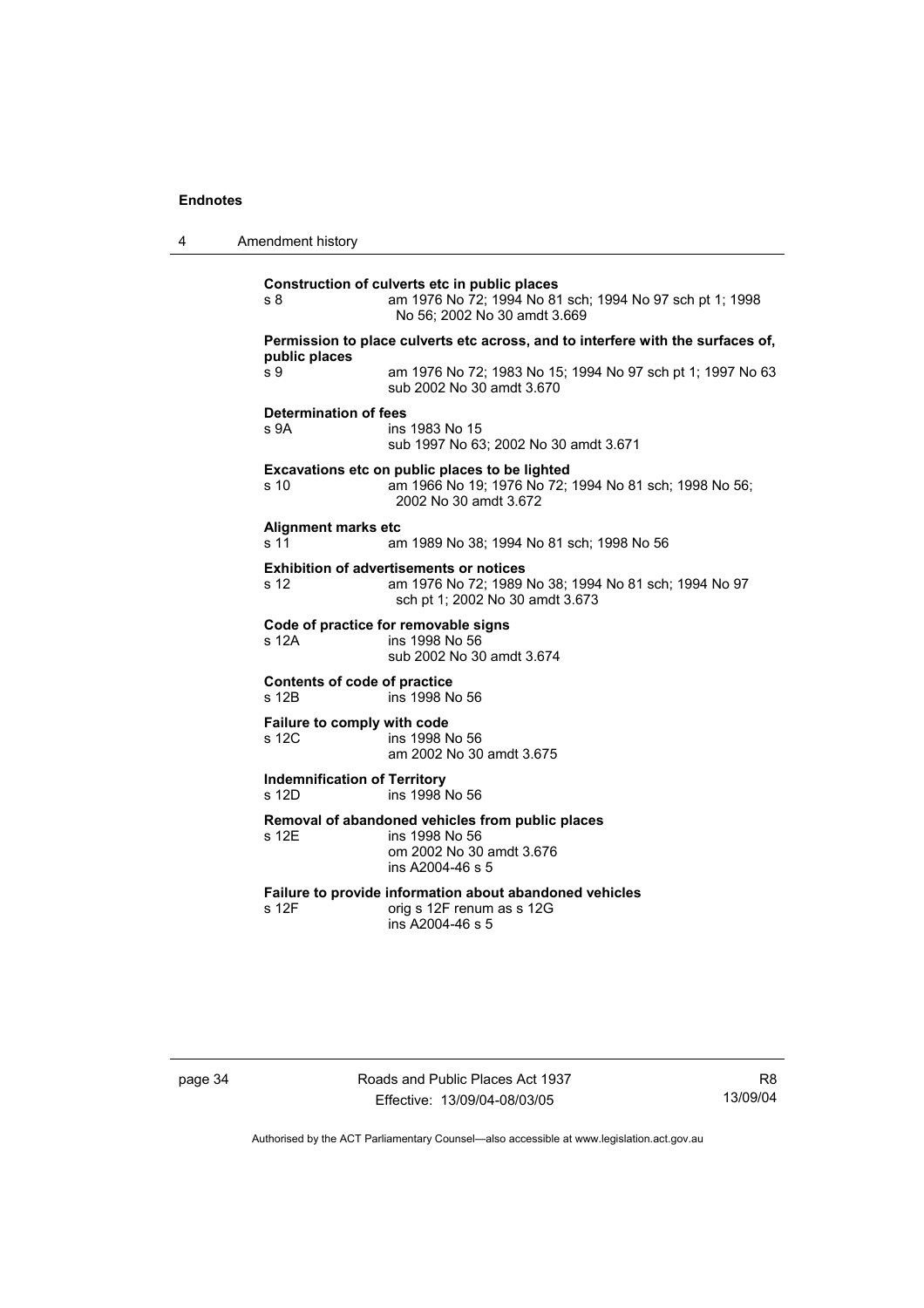#### **Removal of signs and other items from public places**

| s 12G hdg<br>s 12G                          | (prev s 12F hdg) sub A2004-46 s 6<br>orig s 12G renum as s 12I<br>(prev s 12F) ins 1998 No 56<br>am 2002 No 30 amdt 3.677<br>renum as s 12G A2004-46 s 6<br>am A2004-46 s 7            |
|---------------------------------------------|----------------------------------------------------------------------------------------------------------------------------------------------------------------------------------------|
| s 12H                                       | Disposal of items removed under sections 12E and 12G<br>ins A2004-46 s 7                                                                                                               |
| s 12l hdg<br>s 12l                          | Prescribed objects-s 12G (4), def of prescribed object<br>(prev s 12G hdg) sub A2004-46 s 8<br>(prev s 12G) ins 1998 No 56<br>sub 2002 No 30 amdt 3.678<br>renum as s 12I A2004-46 s 8 |
| Tress etc overhanging public places<br>s 13 | am 1994 No 81 sch; 1994 No 97 sch pt 1; 1998 No 56;<br>ss renum R3 LA; 2002 No 30 amdt 3.679; amdt 3.680                                                                               |
| Repair of damage to public places<br>s 14   | am 1976 No 72; 1989 No 38; 1994 No 97 sch pt 1                                                                                                                                         |
| Graffiti removal on leased land<br>s 14A    | ins A2004-46 s 9                                                                                                                                                                       |
| s 14B                                       | Graffiti removal—liability of the Territory<br>ins A2004-46 s 9                                                                                                                        |
| <b>Penalties</b><br>s 15                    | am 1966 No 19<br>sub 1976 No 72<br>om 1994 No 81 sch                                                                                                                                   |
| Objects in public places<br>s 15A           | ins 1976 No 72<br>am A2003-34 s 15; A2003-10 amdt 1.1                                                                                                                                  |
| <b>Application for permit</b><br>s 15B      | ins 1976 No 72                                                                                                                                                                         |
| s 15BA                                      | Placement of objects affecting heritage significance<br>ins A2004-57 amdt 1.55                                                                                                         |
| <b>Grant or refusal of permit</b><br>s 15C  | ins 1976 No 72                                                                                                                                                                         |
| Permit may be subject to conditions<br>s15D | ins 1976 No 72                                                                                                                                                                         |

R8 13/09/04 Roads and Public Places Act 1937 Effective: 13/09/04-08/03/05

page 35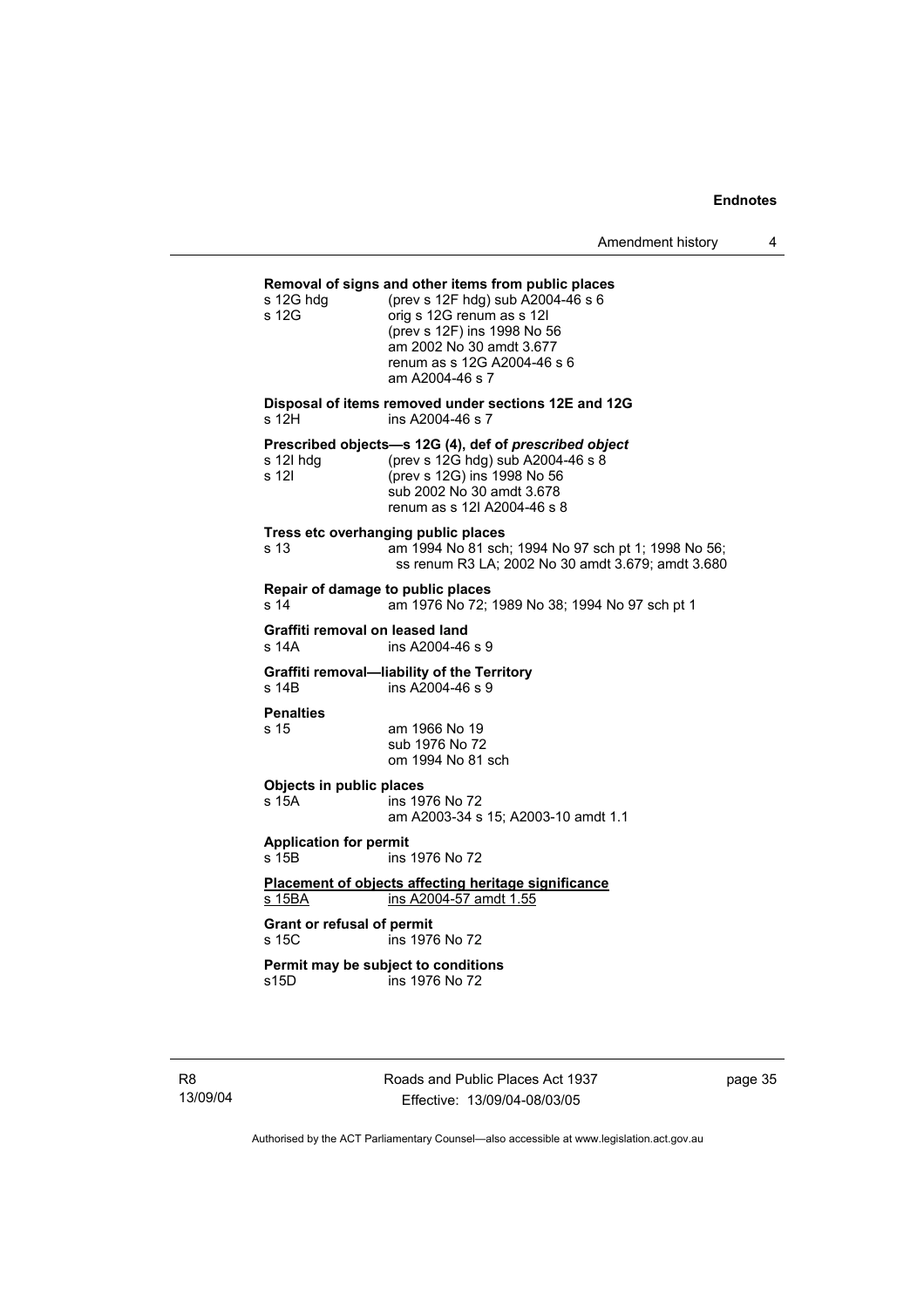4 Amendment history

```
Grant of permit 
                 ins 1976 No 72
                  am 1997 No 63; 2002 No 30 amdt 3.681, amdt 3.682 
Cancellation of permit 
s 15F ins 1976 No 72 
Review of decisions of Minister 
                 ins 1976 No 72
                  am 1989 No 38; 1994 No 60 sch 1; 2002 No 30 amdt 3.683, 
                  amdt 3.684 
Rights of holder of permit 
s 15H ins 1976 No 72 
Term of permit 
s 15J ins 1976 No 72 
Renewal of permit 
s 15K ins 1976 No 72
                  am 1997 No 63; 2002 No 30 amdt 3.685 
Loss or destruction of permit 
s 15L ins 1976 No 72 
Notice to remove object 
s 15M ins 1976 No 72 
                  am 2002 No 30 amdt 3.686 
Removal of objects by Territory 
                 ins 1976 No 72
                  am 1989 No 38; 2002 No 30 amdt 3.686 
Disposal of objects by Territory 
s 15P ins 1976 No 72 
                  am 1989 No 38; 2002 No 30 amdt 3.687 
Manner of giving notices 
                 ins 1976 No 72
                  om 2002 No 30 amdt 3.688 
Change of address 
                 ins 1976 No 72
                  am 1994 No 81 sch; 1998 No 56; 2002 No 30 amdt 3.689 
Approved forms 
                 ins 1987 No 64
                  om 1989 No 38 
                  ins 2002 No 30 amdt 3.690
```
page 36 Roads and Public Places Act 1937 Effective: 13/09/04-08/03/05

R8 13/09/04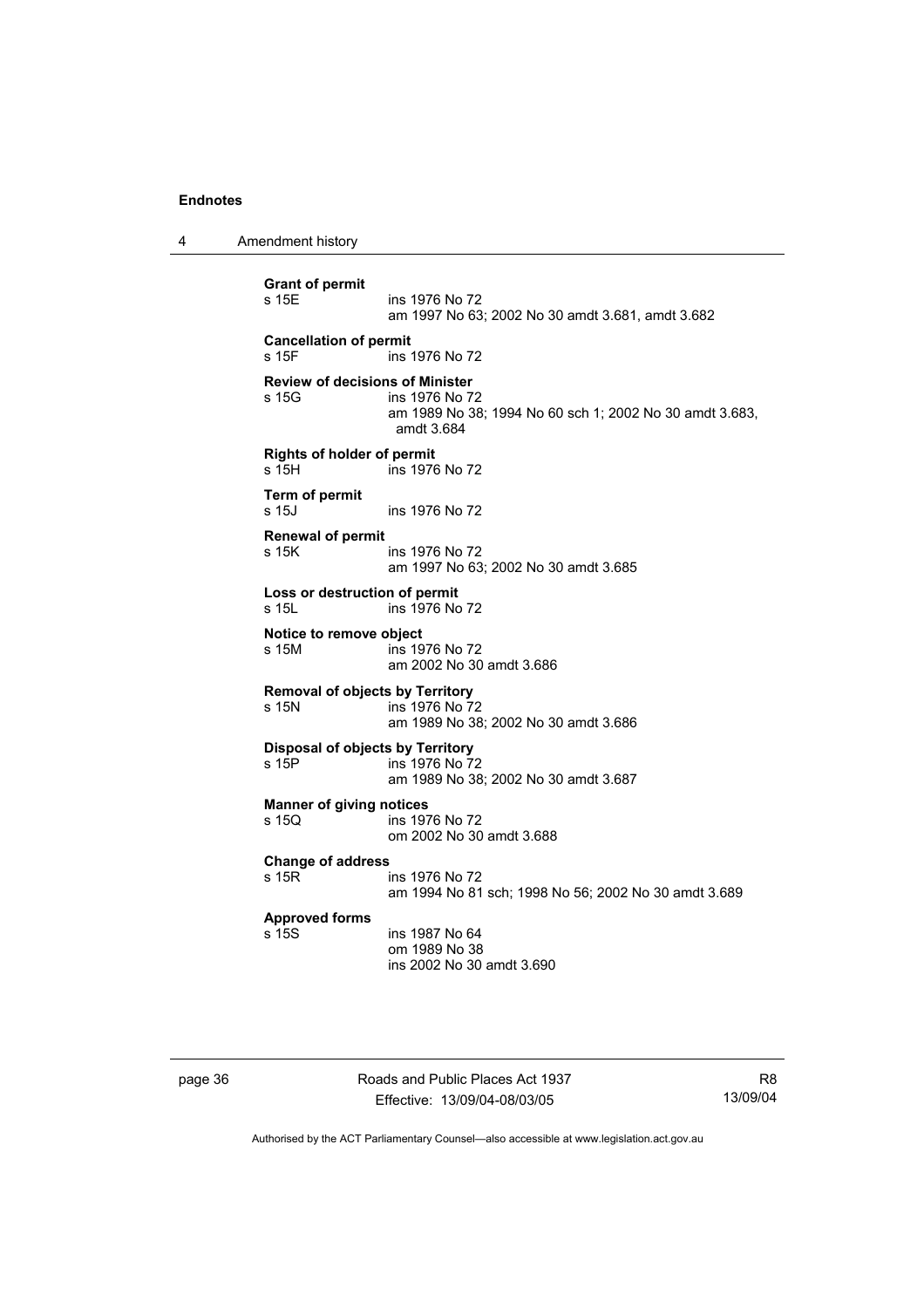#### **Occupation etc of public land under Land Act licence**  s 15T ins 1987 No 64 om 1989 No 38 ins A2003-34 s 16 **Occupation etc of public land under Hawkers Act licence**  s 15U ins A2003-10 amdt 1.2 am A2004-46 s 10 **Regulation-making power**  s 16 am 1989 No 38 sub 2002 No 30 amdt 3.690 **Dictionary**  ins 2002 No 30 amdt 3.691 am A2004-46 s 11 def *code of practice* ins 2002 No 30 amdt 3.691 def *object* ins 2002 No 30 amdt 3.691 def *owner* ins 2002 No 30 amdt 3.691 def *permit* ins 2002 No 30 amdt 3.691 def *public place* ins 2002 No 30 amdt 3.691 def *public road* ins 2002 No 30 amdt 3.691 def *retention area* ins 2002 No 30 amdt 3.691 def *roads and public places officer* ins 2002 No 30 amdt 3.691 def *sign* ins 2002 No 30 amdt 3.691 def *vehicle* ins A2004-46 s 12

### **5 Earlier republications**

Some earlier republications were not numbered. The number in column 1 refers to the publication order.

Since 12 September 2001 every authorised republication has been published in electronic pdf format on the ACT legislation register. A selection of authorised republications have also been published in printed format. These republications are marked with an asterisk (\*) in column 1. Except for the footer, electronic and printed versions of an authorised republication are identical.

| <b>Republication No</b> | <b>Amendments to</b> | <b>Republication date</b> |
|-------------------------|----------------------|---------------------------|
|                         | Act 1994 No 97       | 31 January 1996           |
| -2                      | Act 1998 No 56       | 31 July 1999              |
| 3                       | Act 1998 No 56       | 4 January 2002            |
|                         | Act 2002 No 11       | 30 May 2002               |
|                         |                      |                           |

Roads and Public Places Act 1937 Effective: 13/09/04-08/03/05

page 37